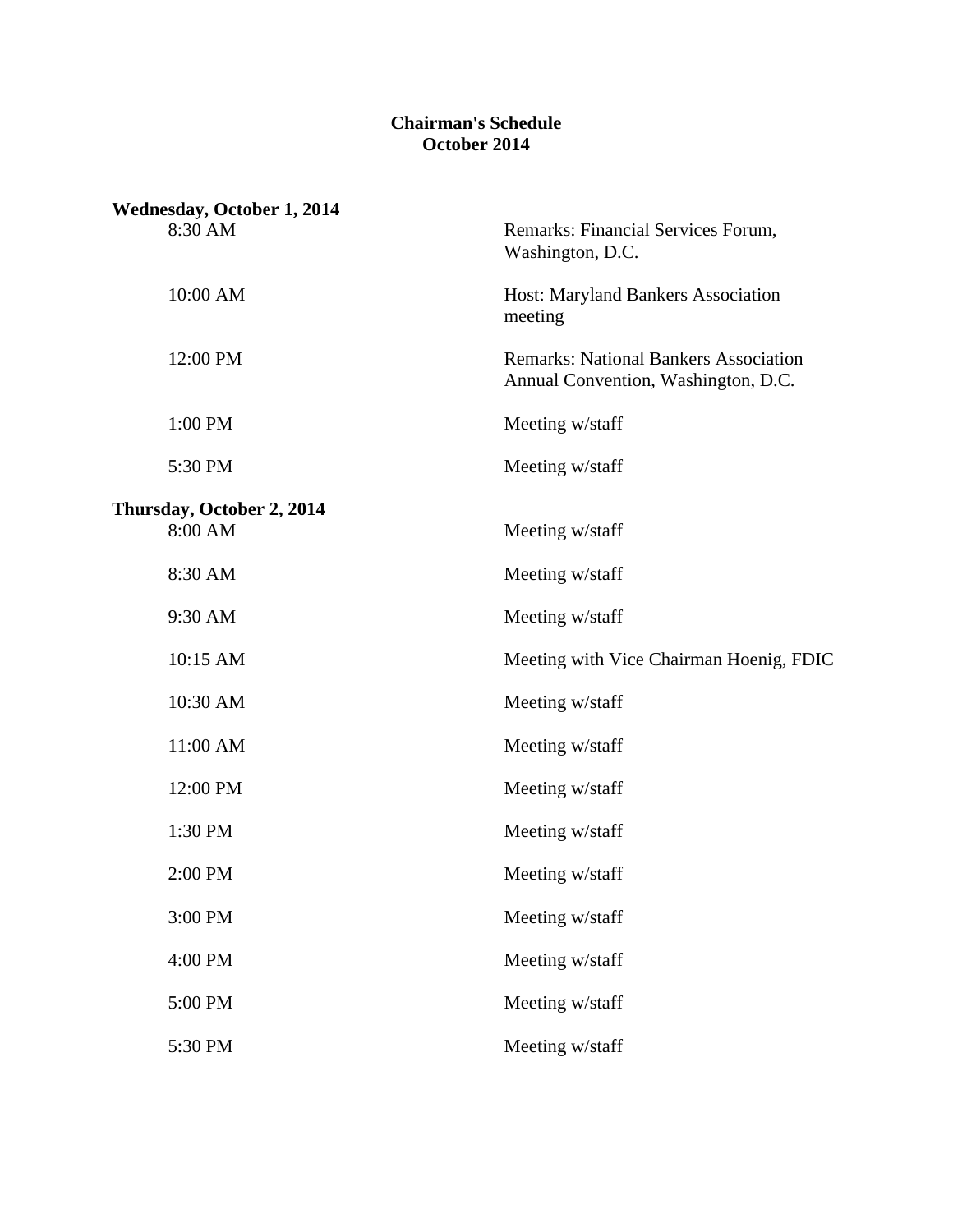| 6:30 PM                            | Meeting with Matthew Rutherford, Assistant<br>Secretary for Domestic Finance, U.S.<br>Treasury                                                               |
|------------------------------------|--------------------------------------------------------------------------------------------------------------------------------------------------------------|
| Friday, October 3, 2014<br>8:30 AM | Meeting w/staff                                                                                                                                              |
| 9:30 AM                            | Meeting w/staff                                                                                                                                              |
| 10:00 AM                           | Meeting with Director Norton, FDIC                                                                                                                           |
| 11:00 AM                           | Meeting w/staff                                                                                                                                              |
| 11:30 AM                           | Meeting with Mike O'Neal, Chairman, Jim<br>Turley, Audit Chair, Tony Santomero, Risk<br>and CBNA Chair, and Duncan Hennes,<br>AML Compliance Chair, Citibank |
| 1:00 PM                            | Meeting w/staff                                                                                                                                              |
| 1:30 PM                            | Meeting w/staff                                                                                                                                              |
| 3:30 PM                            | Meeting w/staff                                                                                                                                              |
| Monday, October 6, 2014<br>9:00 AM | Meeting w/staff                                                                                                                                              |
| 9:30 AM                            | Meeting w/staff                                                                                                                                              |
| 10:15 AM                           | Meeting w/staff                                                                                                                                              |
| 11:30 AM                           | <b>Attend: White House Regulatory</b><br><b>Roundtable Meeting</b>                                                                                           |
| 12:30 PM                           | Lunch with Comptroller Curry, OCC,<br>Governor Tarullo, FRB                                                                                                  |
| 2:00 PM                            | <b>Attend: Financial Stability Oversight</b><br>Council meeting, U.S. Treasury                                                                               |
| Tuesday, October 7, 2014           |                                                                                                                                                              |
| 8:45 AM                            | Attend: CSBS Forum, Washington, D.C.                                                                                                                         |
| 1:00 PM                            | Meeting with Secretary Lew, U.S. Treasury                                                                                                                    |
| 2:00 PM                            | Meeting w/staff                                                                                                                                              |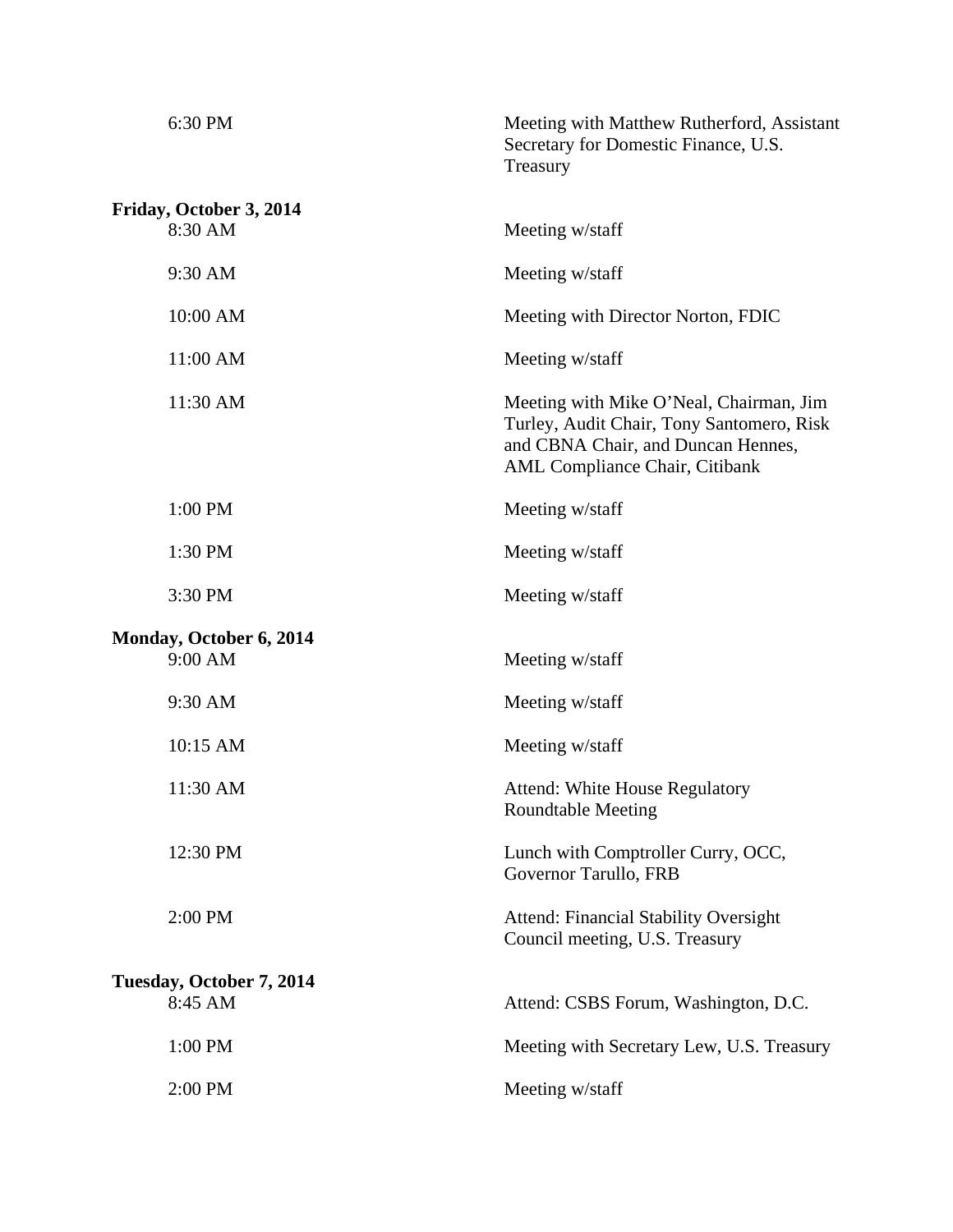| 3:00 PM                                      | Meeting w/staff                                                                                                                                       |
|----------------------------------------------|-------------------------------------------------------------------------------------------------------------------------------------------------------|
| 3:30 PM                                      | Meeting w/staff                                                                                                                                       |
| 4:00 PM                                      | Meeting w/staff                                                                                                                                       |
| 4:30 PM                                      | Meeting w/staff                                                                                                                                       |
| 5:00 PM                                      | Meeting w/staff                                                                                                                                       |
| <b>Wednesday, October 8, 2014</b><br>8:30 AM | Breakfast with Axel Weber, UBS Chairman<br>and CEO                                                                                                    |
| 10:00 AM                                     | Meeting w/staff                                                                                                                                       |
| 11:00 AM                                     | Meeting with Director Norton, FDIC                                                                                                                    |
| 12:00 PM                                     | Lunch Paul Volcker; Mike Bradfield; and<br>Gaurav Vasisht, Jones Day                                                                                  |
| 2:00 PM                                      | Meeting with members of Greenlining<br>Institute, Washington, D.C.                                                                                    |
| 3:00 PM                                      | Meeting with Alberto Diamond,<br>Superintendent, Gustavo Villa, Secretary<br>General, and Marissa K. De Guardia,<br>Superintendent of Banks of Panama |
| 3:30 PM                                      | Meeting w/staff                                                                                                                                       |
| 4:00 PM                                      | Meeting w/staff                                                                                                                                       |
| 4:30 PM                                      | Meeting w/staff                                                                                                                                       |
| 5:30 PM                                      | Meeting w/staff                                                                                                                                       |

# **Thursday, October 9, 2014**

8:00 AM Breakfast with Mr. Andrew Bailey, Deputy Governor, Sarah Breeden, Director of Supervision, and Simon Dixon, Private Secretary to Governor, Bank of England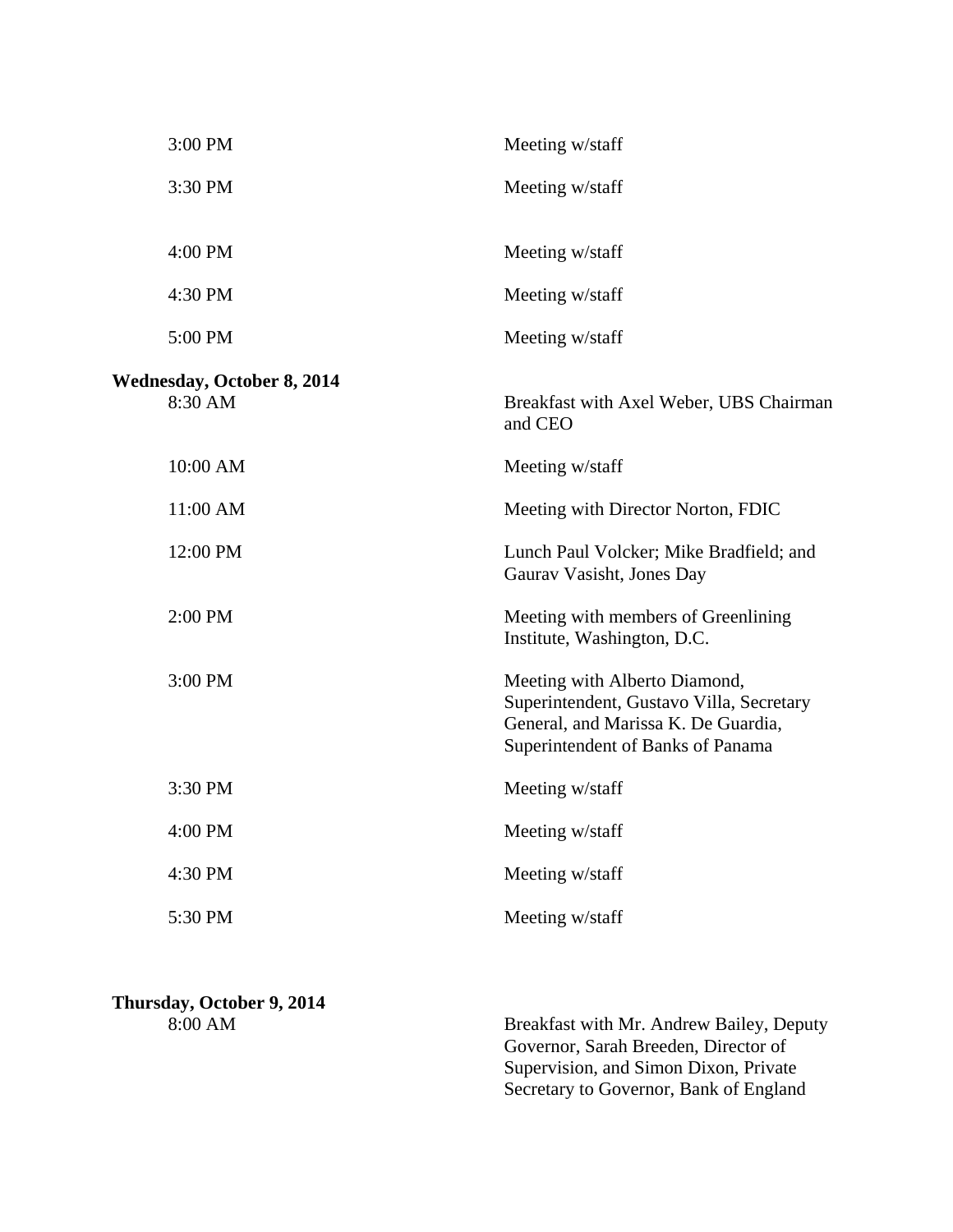| 10:30 AM                            | Meeting w/staff                                                                                                                                               |
|-------------------------------------|---------------------------------------------------------------------------------------------------------------------------------------------------------------|
| 11:00 AM                            | Meeting with Jean-Laurent Bonnafe, CEO,<br>BNPP, and Michael Shephard, CEO, Bank<br>of the West                                                               |
| 11:30 AM                            | Meeting w/staff                                                                                                                                               |
| 12:00 PM                            | Meeting w/staff                                                                                                                                               |
| 1:00 PM                             | Meeting w/staff                                                                                                                                               |
| 2:00 PM                             | Meeting with Gene Dodaro, Comptroller<br>General, and Orice Williams, Managing<br>Director, U.S. Government Accountability<br>Office                          |
| 3:00 PM                             | Meeting w/staff                                                                                                                                               |
| 4:30 PM                             | Meeting w/staff                                                                                                                                               |
| 5:00 PM                             | Meeting w/staff                                                                                                                                               |
| 5:30 PM                             | Meeting w/staff                                                                                                                                               |
| Friday, October 10, 2014<br>8:00 AM | Breakfast with Sir Jon Cunliffe, Deputy<br>Governor for Financial Stability, and<br>Andrew Gracie, Executive Director for<br>Resolution, Bank of England      |
| 10:30 AM                            | Meeting w/staff                                                                                                                                               |
| 11:30 AM                            | Meeting with Adam Hamm, Members of<br>Financial Stability Oversight Council, and<br>Mark Sagat, National Association of<br><b>Insurance Commission (NAIC)</b> |
| 12:00 PM                            | Meeting w/staff                                                                                                                                               |
| 12:30 PM                            | Meeting with Jan Sijbrand, Executive<br>Director, Bank Supervision at De<br>Nederlandsche Bank                                                                |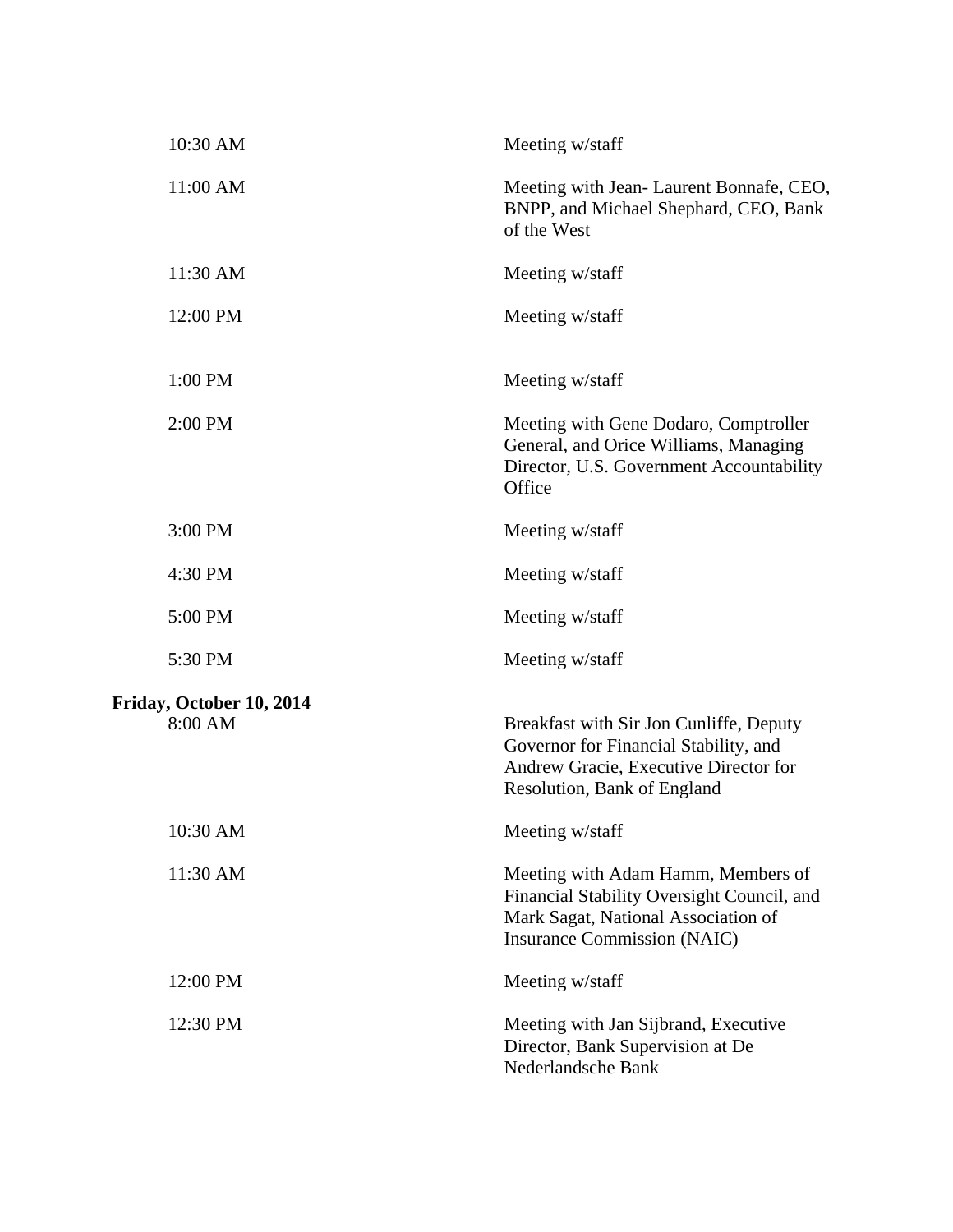| 1:00 PM                               | Meeting with Ana Botin, Chairman, Javier<br>Marin, Global CEO, Alejandra Kindelan,<br>Head of Research & Public Policy, Javier<br>Maldonado, Senior Executive Vice<br>President, Roman Bianco, U.S. Country<br>Head/CEO; and Jesse Villareal, Jr.,<br>Government Affairs and Public Policy,<br>Santander |
|---------------------------------------|----------------------------------------------------------------------------------------------------------------------------------------------------------------------------------------------------------------------------------------------------------------------------------------------------------|
| 2:00 PM                               | Meeting with Vice Chairman Hoenig, FDIC                                                                                                                                                                                                                                                                  |
| 2:30 PM                               | Meeting with Dr. Levin Holle, Director<br>General, Financial Markets Policy<br>Department, Germany's Federal Ministry of<br>Finance                                                                                                                                                                      |
| 3:00 PM                               | Meeting with Jerzy Pruski, President of the<br>Management Board, Bank Guarantee Fund,<br>Poland                                                                                                                                                                                                          |
| Saturday, October 11, 2014<br>3:30 PM | <b>Attend: Financial Stability Board Meeting</b>                                                                                                                                                                                                                                                         |
|                                       | with Bank CEO's and Bank Regulators,<br><b>FRB</b>                                                                                                                                                                                                                                                       |
| 5:30 PM                               | Meeting with Masamichi Kono, Vice<br>Commissioner for International Affairs,<br>Financial Services Agency of Japan (JFSA)                                                                                                                                                                                |
| Sunday, October 12, 2014              |                                                                                                                                                                                                                                                                                                          |
| 3:30 PM                               | Attend: Informal Regulatory Roundtable,<br>U.S. Treasury                                                                                                                                                                                                                                                 |
| Monday, October 13, 2014              |                                                                                                                                                                                                                                                                                                          |
| 8:30 AM                               | UK/US Principals Level Exercise,<br>Virginia Square                                                                                                                                                                                                                                                      |
| Tuesday, October 14, 2014             |                                                                                                                                                                                                                                                                                                          |
| 9:00 AM                               | Meeting w/staff                                                                                                                                                                                                                                                                                          |
| 10:30 AM                              | Meeting w/staff                                                                                                                                                                                                                                                                                          |
| 11:00 AM                              | Meeting w/staff                                                                                                                                                                                                                                                                                          |
| 3:00 PM                               | Meeting w/staff                                                                                                                                                                                                                                                                                          |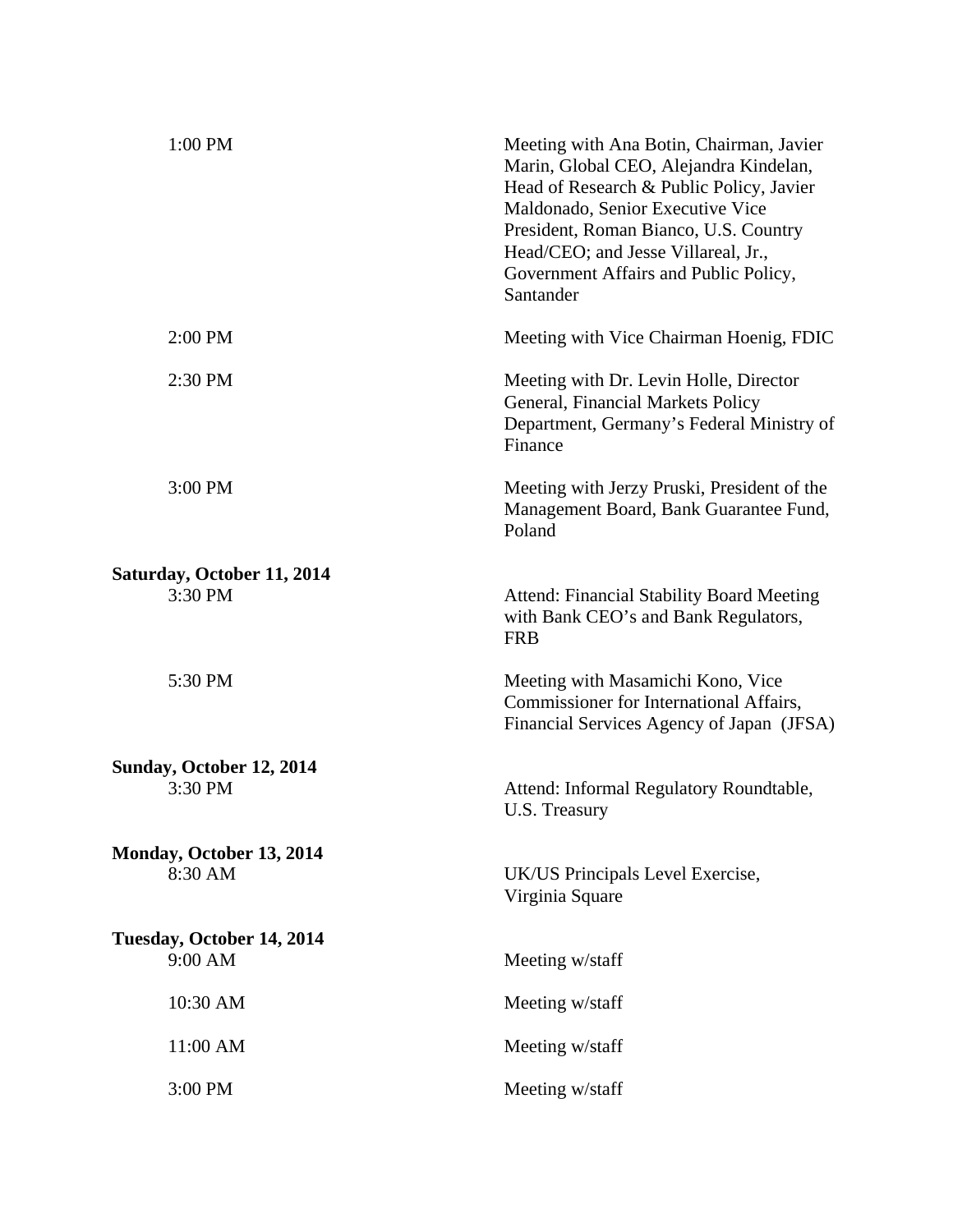| 5:00 PM                                       | Meeting w/staff                                                             |
|-----------------------------------------------|-----------------------------------------------------------------------------|
| 6:00 PM                                       | Meeting w/staff                                                             |
| <b>Wednesday, October 15, 2014</b><br>8:30 AM | Meeting w/staff                                                             |
| 10:00 AM                                      | Meeting with Vice Chairman Hoenig, FDIC                                     |
| 11:30 AM                                      | Meeting with Director Norton, FDIC                                          |
| 3:00 PM                                       | Meeting w/staff                                                             |
| 4:30 PM                                       | Meeting w/staff                                                             |
| 5:00 PM                                       | Meeting w/staff                                                             |
| Thursday, October 16, 2014<br>8:30 AM         | <b>Breakfast with Deputy Secretary Sarah</b><br>Bloom Raskin, U.S. Treasury |
| 11:00 AM                                      | Meeting w/staff                                                             |
| 12:00 PM                                      | Meeting w/staff                                                             |
| 12:30 PM                                      | Meeting w/staff                                                             |
| 1:00 PM                                       | Meeting w/staff                                                             |
| 2:00 PM                                       | Meeting w/staff                                                             |
| 2:30 PM                                       | Meeting w/staff                                                             |
| 3:30 PM                                       | Meeting w/staff                                                             |
| 5:00 PM                                       | Meeting w/staff                                                             |
| Friday, October 17, 2014<br>10:00 AM          | Meeting w/staff                                                             |
| $1:15$ PM                                     | Meeting w/staff                                                             |
| 1:30 PM                                       | Meeting w/staff                                                             |
| 2:00 PM                                       | Meeting w/staff                                                             |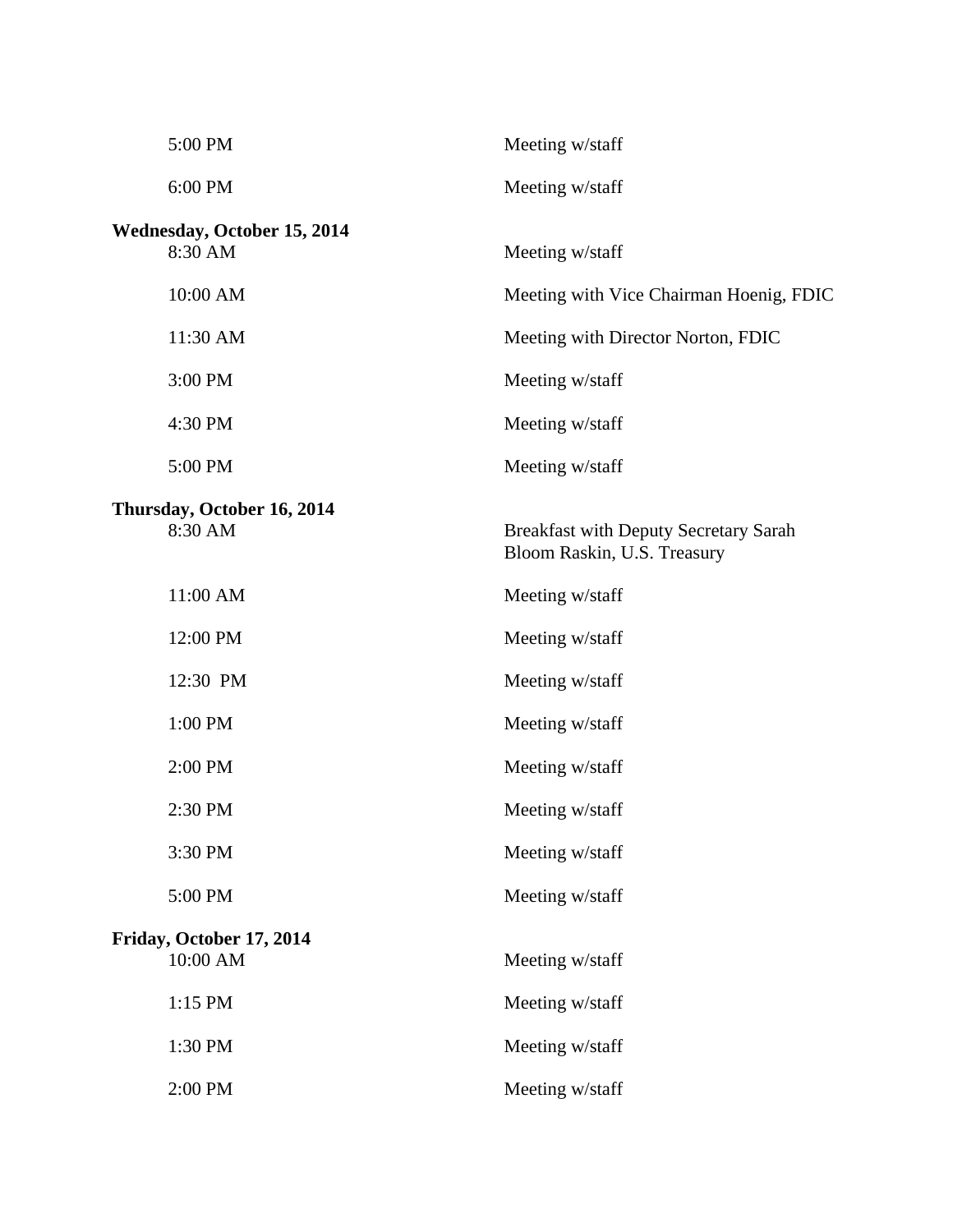| 3:00 PM                               | Meeting w/staff                                                                     |
|---------------------------------------|-------------------------------------------------------------------------------------|
| 4:00 PM                               | Meeting w/staff                                                                     |
| 4:30 PM                               | Meeting w/staff                                                                     |
| 5:30 PM                               | Meeting w/staff                                                                     |
| Monday, October 20, 2014<br>9:00 AM   | Meeting w/staff                                                                     |
| 9:30 AM                               | Meeting w/staff                                                                     |
| 10:15 AM                              | Meeting w/staff                                                                     |
| 11:00 AM                              | Meeting w/staff                                                                     |
| 12:00 PM                              | Lunch with Debbie Matz, Chairman,<br>National Credit Union Administration<br>(NCUA) |
| 1:00 PM                               | Meeting w/staff                                                                     |
| 2:00 PM                               | Meeting w/staff                                                                     |
| 3:00 PM                               | Meeting w/staff                                                                     |
| 4:00 PM                               | Meeting w/staff                                                                     |
| 5:00 PM                               | Meeting w/staff                                                                     |
| 5:30 PM                               | Meeting w/staff                                                                     |
| Tuesday, October 21, 2014<br>10:00 AM | FDIC Board of Directors Meeting                                                     |
| 12:00 PM                              | Lunch with Comptroller Curry, OCC                                                   |
| 2:00 PM                               | Meeting w/staff                                                                     |
| 4:00 PM                               | Meeting w/staff                                                                     |
| 5:00 PM                               | Meeting w/staff                                                                     |
| 5:30 PM                               | Meeting w/staff                                                                     |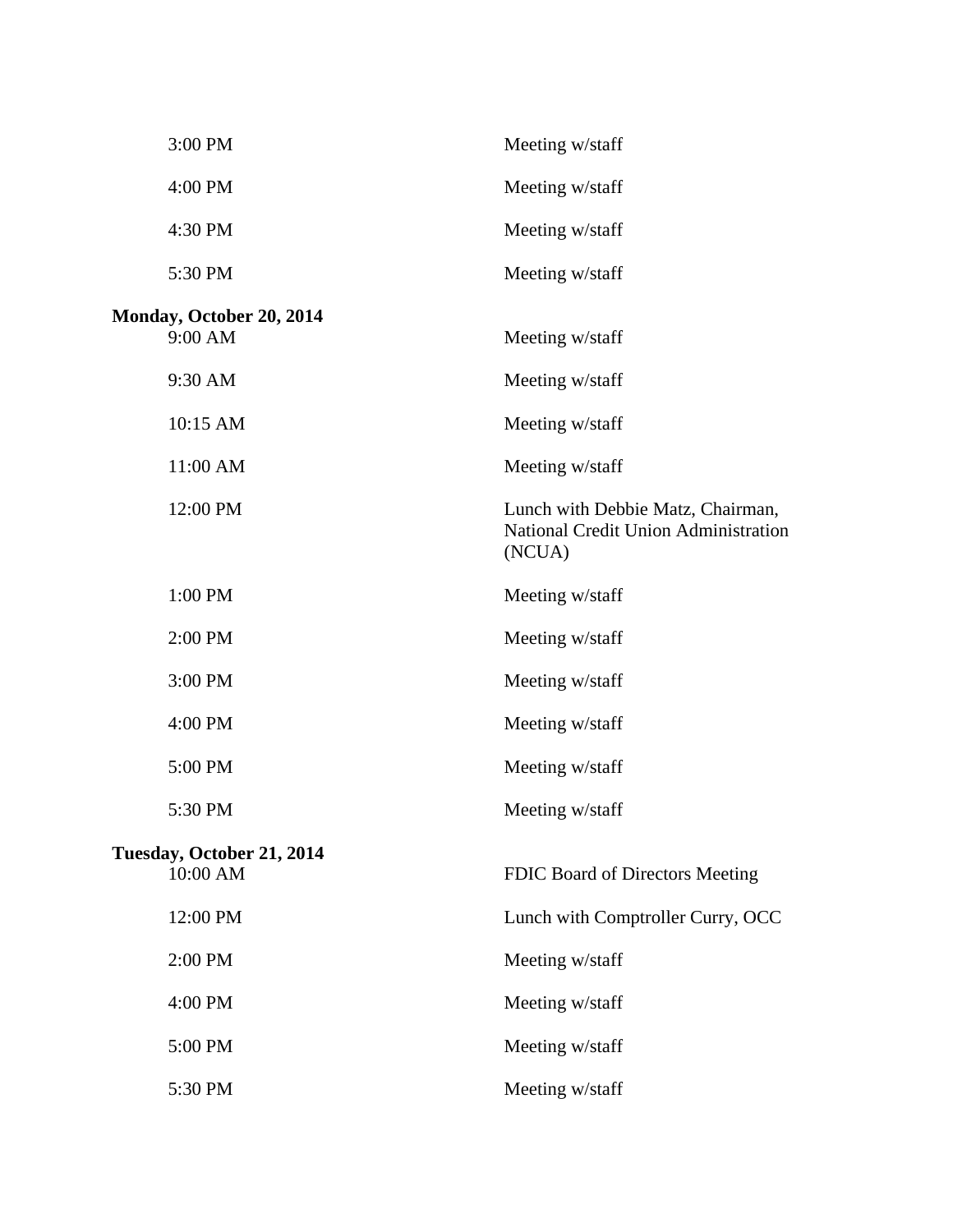| Wednesday, October 22, 2014<br>9:00 AM | Meeting w/staff                                                                                                                      |
|----------------------------------------|--------------------------------------------------------------------------------------------------------------------------------------|
| 10:30 AM                               | Meeting with Vice Chairman Hoenig, FDIC                                                                                              |
| 11:00 AM                               | Meeting w/staff                                                                                                                      |
| 11:30 AM                               | Meeting w/staff                                                                                                                      |
| 11:45 AM                               | Meeting w/staff                                                                                                                      |
| 12:00 PM                               | Meeting w/staff                                                                                                                      |
| 12:15 PM                               | Meeting w/staff                                                                                                                      |
| 12:30 PM                               | Meeting w/staff                                                                                                                      |
| 2:00 PM                                | Meeting w/staff                                                                                                                      |
| 5:00 PM                                | Meeting w/staff                                                                                                                      |
| 6:00 PM                                | Meeting w/staff                                                                                                                      |
| Thursday, October 23, 2014<br>All DAY  | FDIC New York Regional Office Visit and<br><b>Regional Bankers Meeting</b>                                                           |
| Friday, October 24, 2014<br>10:00 AM   |                                                                                                                                      |
|                                        | Meeting w/staff                                                                                                                      |
| 11:00 AM                               | Meeting with Director Norton, FDIC                                                                                                   |
| 12:00 PM                               | Lunch with Gary Gensler, Chairman,<br><b>Commodity Futures Trading Commission</b><br>(CFTC)                                          |
| 1:00 PM                                | Meeting w/staff                                                                                                                      |
| 2:00 PM                                | Meeting with Masanori Tanabe, Governor,<br>and Nobuhiro Hirobe, Deputy Director,<br>Deposit Insurance Corporation of Japan<br>(DICJ) |
| 3:00 PM                                | Meeting w/staff                                                                                                                      |
| 4:00 PM                                | Meeting w/staff                                                                                                                      |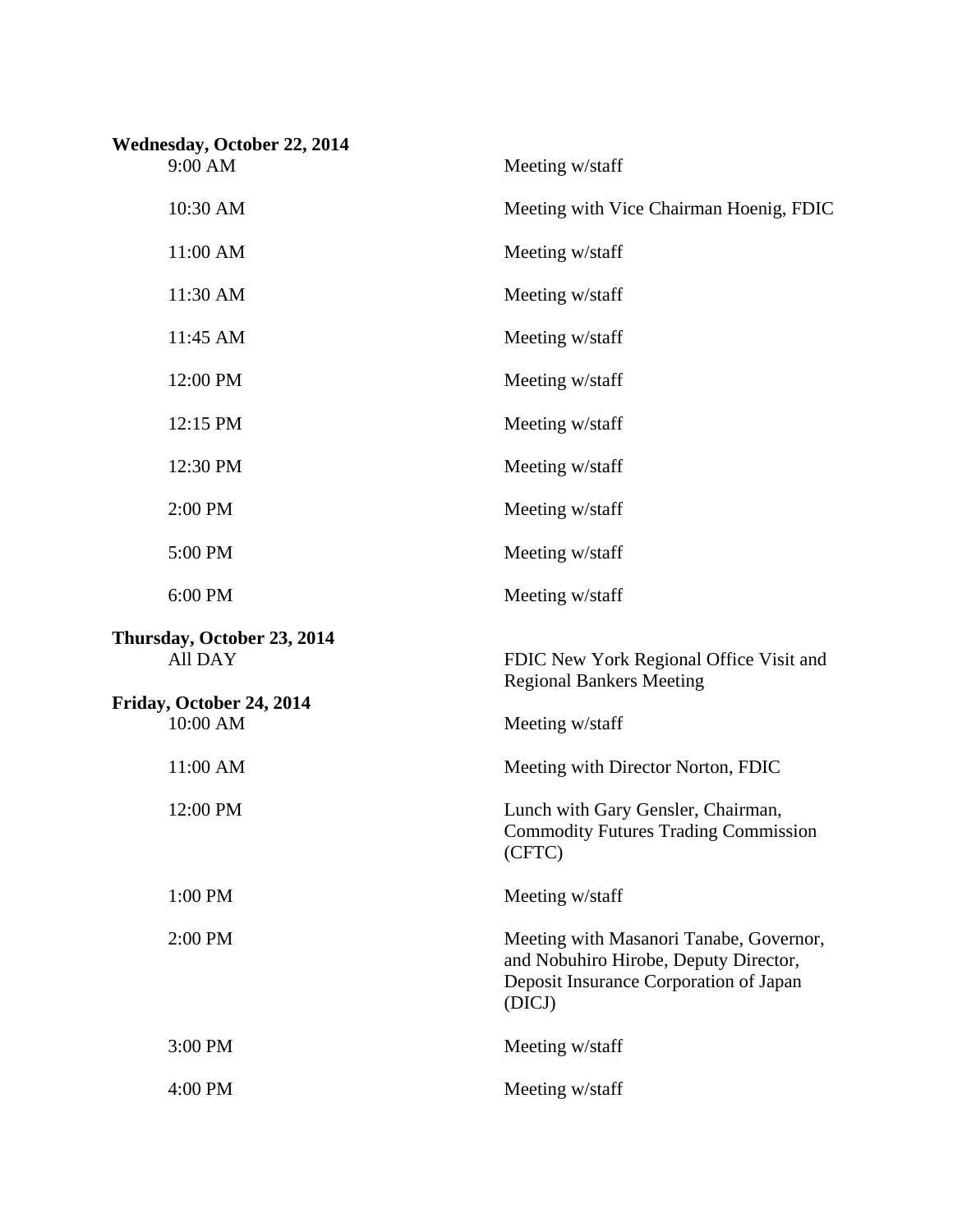| 4:30 PM                             | Meeting w/staff                                                                                                                                      |
|-------------------------------------|------------------------------------------------------------------------------------------------------------------------------------------------------|
| 5:00 PM                             | Meeting w/staff                                                                                                                                      |
| 5:30 PM                             | Meeting w/staff                                                                                                                                      |
| Monday, October 27, 2014<br>9:00 AM | Remarks: Risk Management Association,<br>Annual Risk Management Conference,<br>Washington, D.C.                                                      |
| 10:00 AM                            | Meeting w/staff                                                                                                                                      |
| 10:30 AM                            | Meeting w/staff                                                                                                                                      |
| 11:00 AM                            | Meeting with Vice Chairman Hoenig, FDIC                                                                                                              |
| 12:30 PM                            | Lunch with Camden Fine, President &<br>CEO; and Karen Thomas, Senior Executive<br>Vice President; Independent Community<br>Bankers of America (ICBA) |
| 2:00 PM                             | Meeting w/staff                                                                                                                                      |
| 2:15 PM                             | Meeting w/staff                                                                                                                                      |
| 2:30 PM                             | Meeting with International Monetary Fund,<br><b>Financial Sector Assessment Program</b><br>(FSAP) Team                                               |
| 3:30 PM                             | Meeting w/staff                                                                                                                                      |
| 4:00 PM                             | Meeting with John Silva, Chief Economist,<br>Wells Fargo                                                                                             |
| 4:30 PM                             | Meeting w/staff                                                                                                                                      |
| 5:00 PM                             | Meeting w/staff                                                                                                                                      |
| 5:30 PM                             | Meeting w/staff                                                                                                                                      |
| Tuesday, October 28, 2014           |                                                                                                                                                      |
| 8:30 AM                             | Meeting with Sheila Bair, Senior Advisor,<br>and Richard Herring, Member, The Pew<br><b>Charitable Trusts</b>                                        |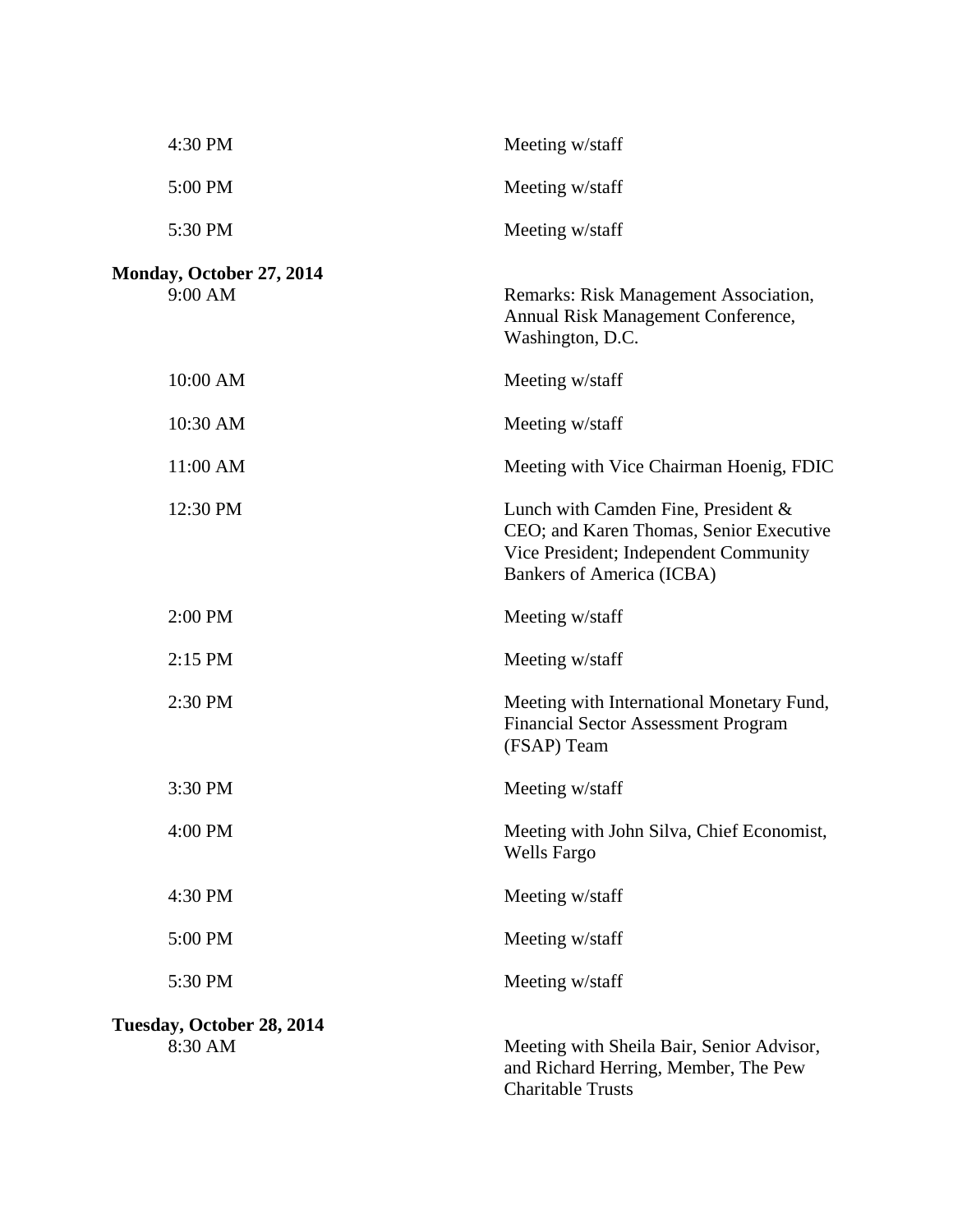| 10:00 AM                                      | Host: Wisconsin Bankers Meeting,<br>Washington, D.C.                                                                                                                                                                           |
|-----------------------------------------------|--------------------------------------------------------------------------------------------------------------------------------------------------------------------------------------------------------------------------------|
| 11:00 AM                                      | Meeting w/staff                                                                                                                                                                                                                |
| 11:30 AM                                      | Meeting w/staff                                                                                                                                                                                                                |
| 12:30 PM                                      | Lunch with Director Cordray, CFPB                                                                                                                                                                                              |
| 2:00 PM                                       | Meeting w/staff                                                                                                                                                                                                                |
| 3:00 PM                                       | Meeting with Frank Keating, President &<br>CEO; Wayne Abernathy, Executive Vice<br>President for Financial Institutions, Policy<br>and Regulatory Affairs; and Hugh Carney,<br>Senior Counsel, American Bankers<br>Association |
| 4:00 PM                                       | Meeting w/staff                                                                                                                                                                                                                |
| 4:30 PM                                       | Meeting w/staff                                                                                                                                                                                                                |
| 5:30 PM                                       | Meeting w/staff                                                                                                                                                                                                                |
| 6:00 PM                                       | Attend: FDIC Advisory Committee on<br><b>Economic Inclusion Reception</b>                                                                                                                                                      |
| <b>Wednesday, October 29, 2014</b><br>9:00 AM | Attend: FDIC Advisory Committee on<br><b>Economic Inclusion</b>                                                                                                                                                                |
| 3:30 PM                                       | Meeting w/staff                                                                                                                                                                                                                |
| 4:00 PM                                       | Meeting w/staff                                                                                                                                                                                                                |
| 4:30 PM                                       | Meeting w/staff                                                                                                                                                                                                                |
| Thursday, October 30, 2014<br>9:00 AM         | Meeting w/staff                                                                                                                                                                                                                |
| 10:30 AM                                      | Meeting with Director Norton, FDIC                                                                                                                                                                                             |
| 1:30 AM                                       | Meeting w/staff                                                                                                                                                                                                                |
| 3:00 AM                                       | Meeting w/staff                                                                                                                                                                                                                |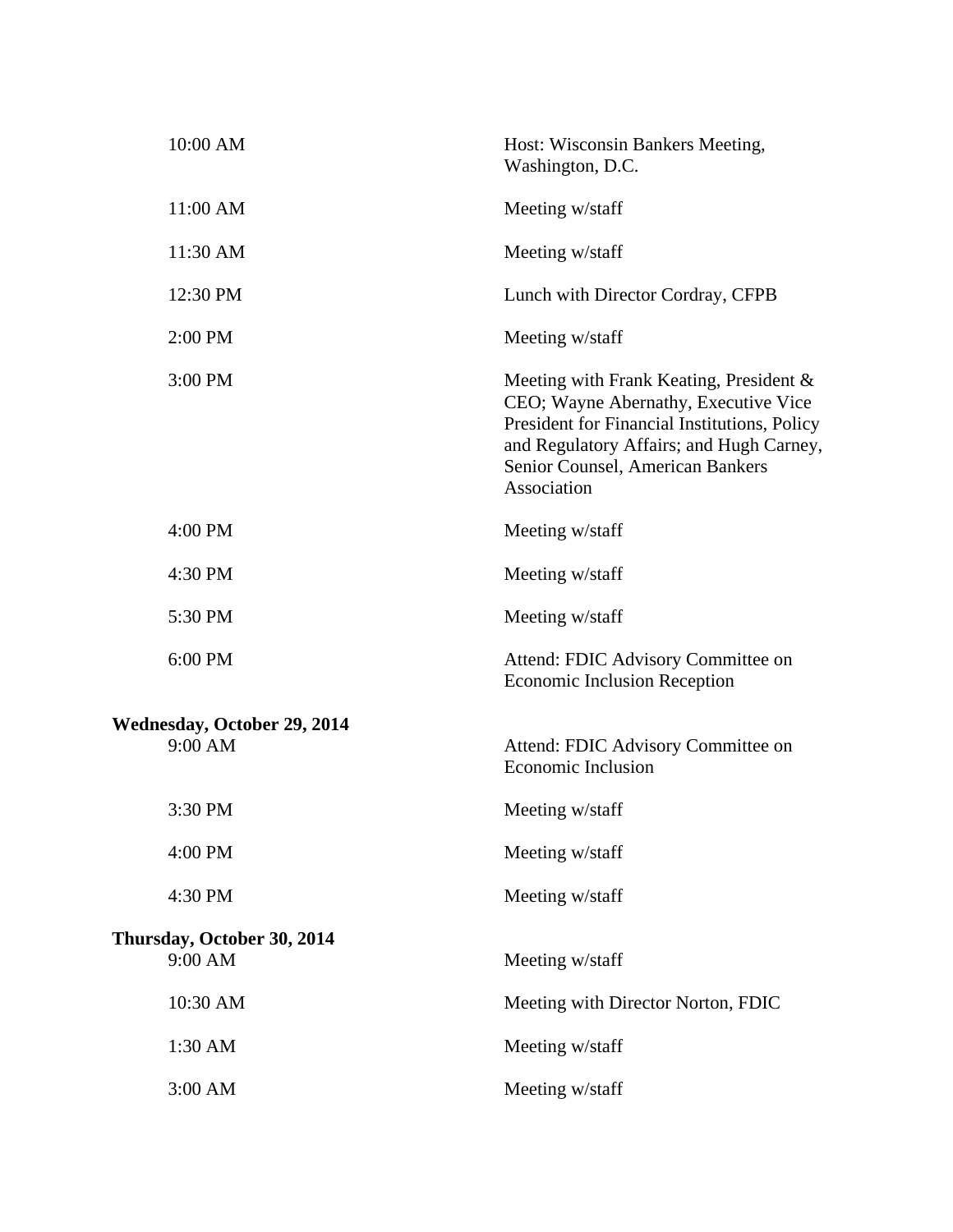#### **Friday, October 31, 2014** All Day Annual Leave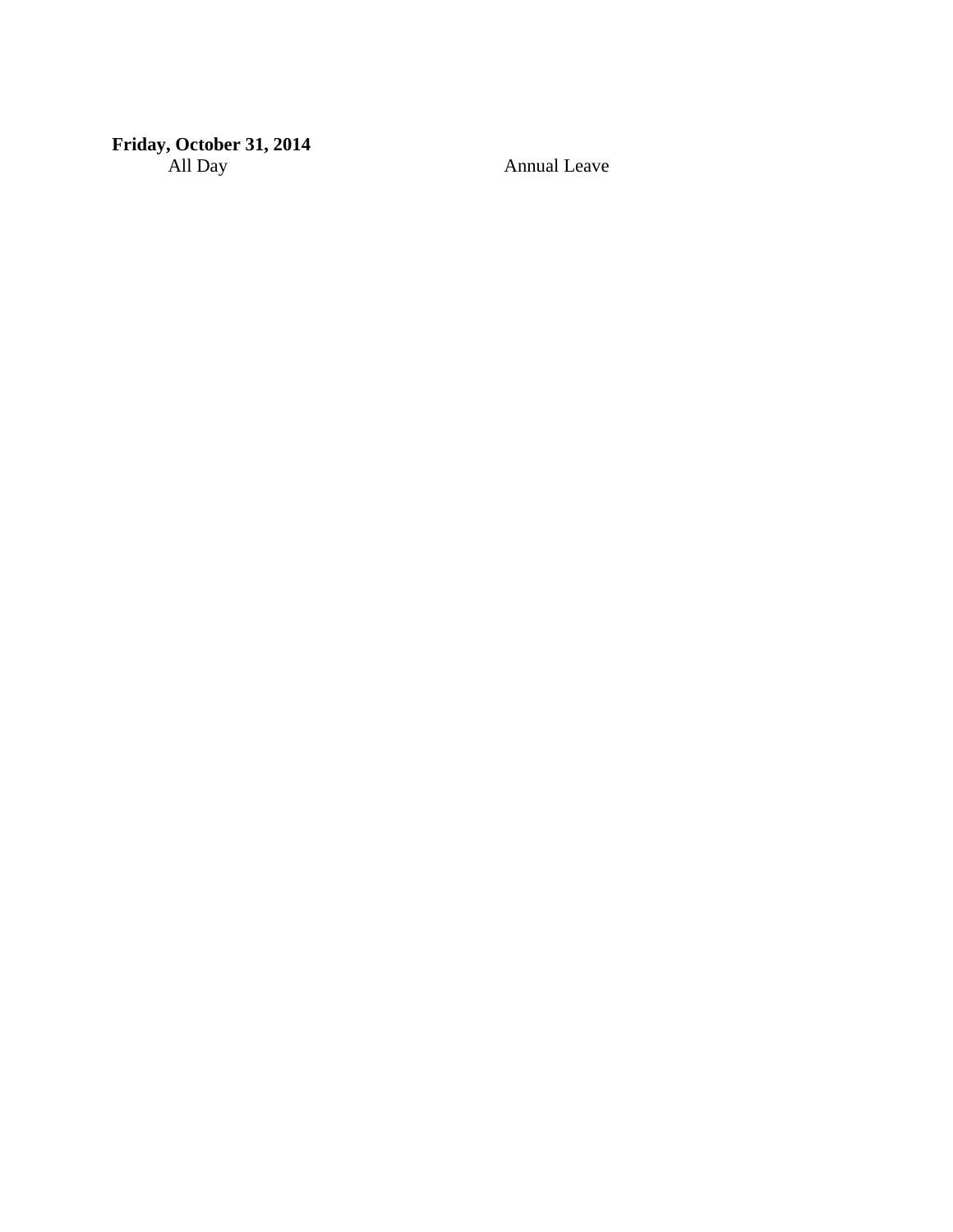### **Chairman's Schedule November 2014**

| Monday, November 3, 2014             |                                                                                                             |
|--------------------------------------|-------------------------------------------------------------------------------------------------------------|
| 1:45 PM                              | Meeting w/staff                                                                                             |
| 3:00 PM                              | <b>Financial Stability Oversight Council</b><br>Non-Bank Financial Company Hearing,<br><b>U.S. Treasury</b> |
| Tuesday, November 4, 2014<br>8:30 AM | Meeting w/staff                                                                                             |
| 9:00 AM                              | Meeting w/staff                                                                                             |
| 10:00 AM                             | Meeting w/staff                                                                                             |
| 10:30 AM                             | Meeting w/staff                                                                                             |
| 11:00 AM                             | Meeting w/staff                                                                                             |
| 12:00 PM                             | Lunch with Chuck Muckenfuss, Gibson,<br>Dunn & Crutcher LLP                                                 |
| 1:00 PM                              | Meeting w/staff                                                                                             |
| 2:30 PM                              | Meeting with Maria Contreras-Sweet,<br><b>Administrator, Small Business</b><br>Administration (SBA)         |
| 3:00 PM                              | Meeting w/staff                                                                                             |
| 4:00 PM                              | Meeting w/staff                                                                                             |
| 4:30 PM                              | Meeting w/staff                                                                                             |
| 5:00 PM                              | Meeting w/staff                                                                                             |
| 5:30 PM                              | Meeting w/staff                                                                                             |
| 6:00 PM                              | Meeting w/staff                                                                                             |
| 6:30 PM                              | Meeting w/staff                                                                                             |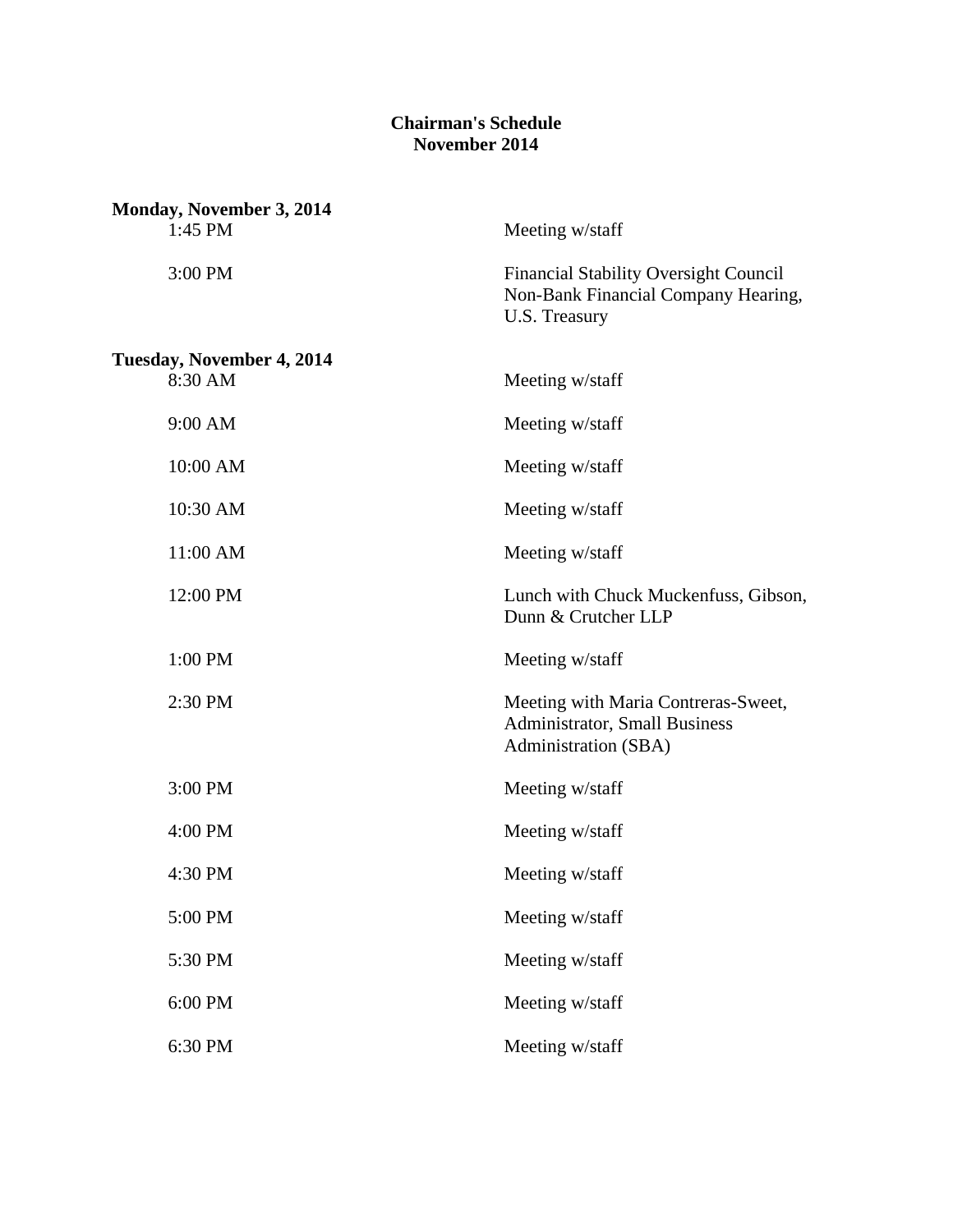| <b>Wednesday, November 5, 2014</b>  |                                                                                                                           |
|-------------------------------------|---------------------------------------------------------------------------------------------------------------------------|
| 8:00 AM                             | Breakfast with Steve Harris, Public<br><b>Company Accounting Oversight Board</b><br>(PCAOB)                               |
| 9:30 AM                             | Meeting w/staff                                                                                                           |
| 10:00 AM                            | Meeting w/staff                                                                                                           |
| 12:00 PM                            | Lunch with Comptroller Curry, OCC                                                                                         |
| 2:00 PM                             | Meeting w/staff                                                                                                           |
| 4:00 PM                             | Meeting w/staff                                                                                                           |
| 4:30 PM                             | Meeting w/staff                                                                                                           |
| 5:30 PM                             | Meeting w/staff                                                                                                           |
| Thursday, November 6, 2014          |                                                                                                                           |
| 9:30 AM                             | Remarks: Bank 2.0 Conference, Newseum,<br>Washington D.C.                                                                 |
| 11:00 AM                            | Meeting with Vice Chairman Hoenig, FDIC                                                                                   |
| 12:00 PM                            | Lunch with Charles Yi, Chief Counsel and<br>Deputy Staff Director, Senate Banking,<br>Housing and Urban Affairs Committee |
| 1:30 PM                             | Meeting w/staff                                                                                                           |
| 3:00 PM                             | Meeting w/staff                                                                                                           |
| 4:00 PM                             | Meeting w/staff                                                                                                           |
| 4:30 PM                             | Meeting w/staff                                                                                                           |
| 5:00 PM                             | Meeting w/staff                                                                                                           |
| 5:30 PM                             | Meeting w/staff                                                                                                           |
| 6:00 PM                             | Meeting w/staff                                                                                                           |
| Friday, November 7, 2014<br>8:00 AM | Breakfast with Larry Stein, Senior Vice<br>President, Capital One                                                         |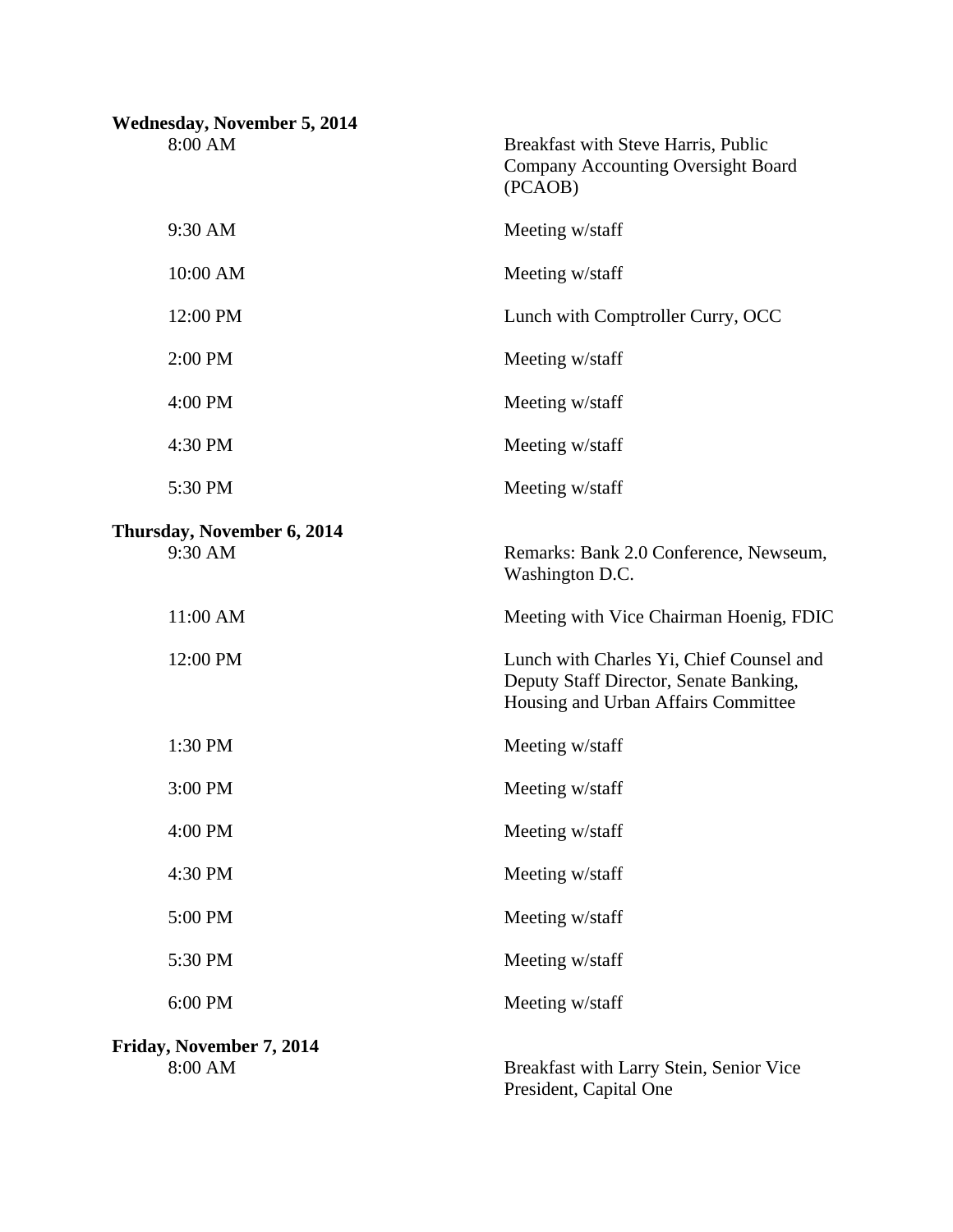| 9:30 AM                                     | Meeting w/staff                                                   |
|---------------------------------------------|-------------------------------------------------------------------|
| 10:30 AM                                    | Meeting with Director Norton, FDIC                                |
| 11:00 AM                                    | Meeting w/staff                                                   |
| 12:00 PM                                    | Meeting w/staff                                                   |
| 12:30 PM                                    | Meeting w/staff                                                   |
| 1:00 PM                                     | Meeting w/staff                                                   |
| 2:00 PM                                     | Meeting w/staff                                                   |
| 3:00 PM                                     | Meeting w/staff                                                   |
| 4:00 PM                                     | Meeting w/staff                                                   |
| 4:30 PM                                     | Meeting w/staff                                                   |
| 5:00 PM                                     | Meeting w/staff                                                   |
|                                             |                                                                   |
| <b>Monday, November 10, 2014</b><br>9:00 AM | Meeting w/staff                                                   |
| 9:30 AM                                     | Meeting w/staff                                                   |
| 10:30 AM                                    | Meeting with Secretary Lew, U.S. Treasury                         |
| 12:00 PM                                    | Meeting w/staff                                                   |
| 12:30 PM                                    | Lunch with Sarah Bloom Raskin, Deputy<br>Secretary, U.S. Treasury |
| 2:00 PM                                     | Meeting w/staff                                                   |
| 2:30 PM                                     | Meeting w/staff                                                   |
| 3:30 PM                                     | Meeting w/staff                                                   |
| 4:30 PM                                     | Meeting w/staff                                                   |
| 5:00 PM                                     | Meeting w/staff                                                   |

**Tuesday, November 11, 2014**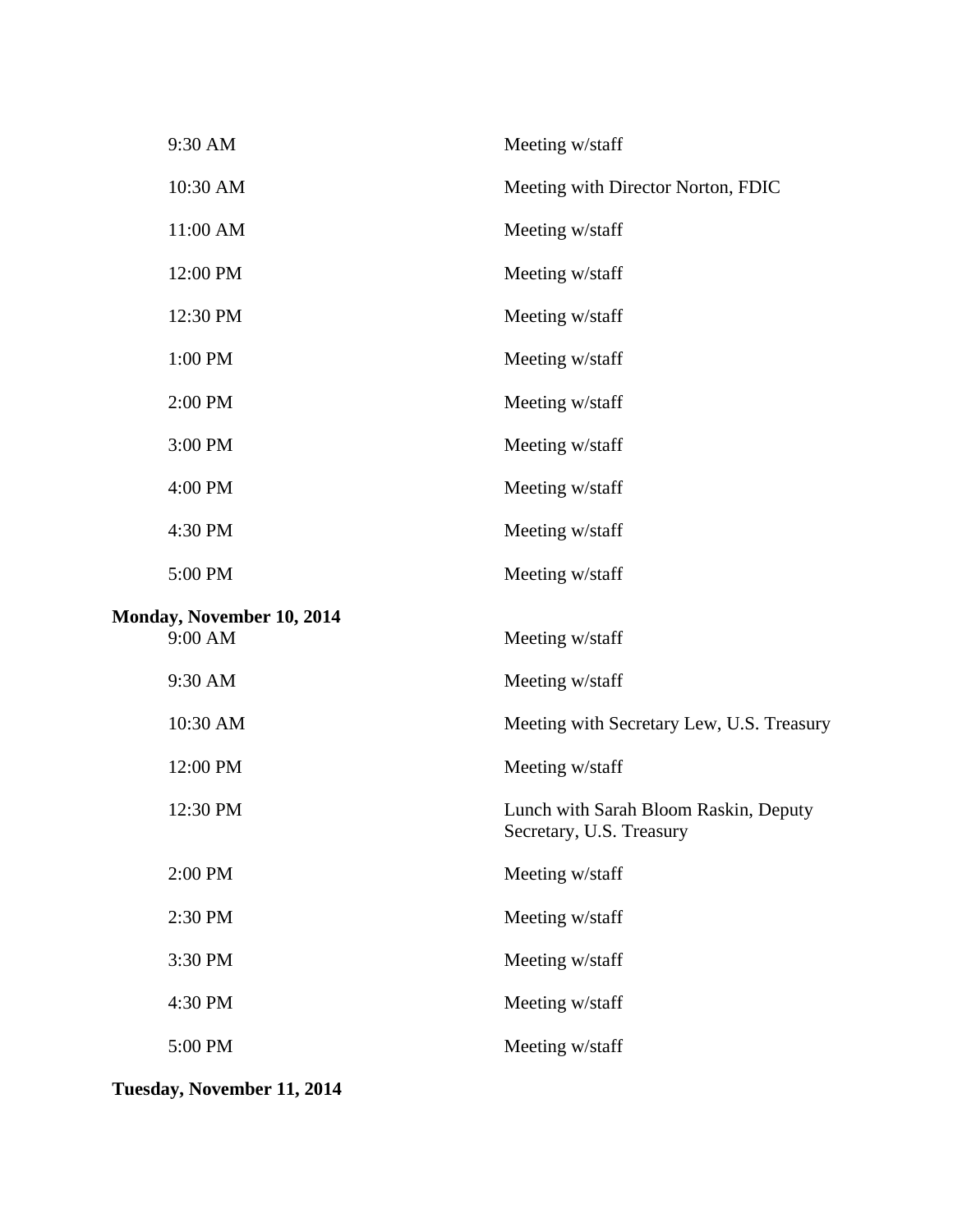## Holiday

| <b>Wednesday, November 12, 2014</b>    |                                                                                      |
|----------------------------------------|--------------------------------------------------------------------------------------|
| All Day                                | FDIC Dallas Regional Office Visit and<br>meeting with Community Bankers              |
| Thursday, November 13, 2014<br>8:30 AM | Meeting w/staff                                                                      |
| 9:00 AM                                | Meeting with members of the National<br><b>Asian Association Coalition</b><br>(NAAC) |
| 10:00 AM                               | Meeting w/staff                                                                      |
| 10:30 AM                               | Meeting with Lisa Mensah, Executive<br>Director, The Aspen Institute                 |
| 11:30 AM                               | Meeting w/staff                                                                      |
| 12:00 PM                               | Meeting w/staff                                                                      |
| 1:00 PM                                | Meeting w/staff                                                                      |
| 2:30 PM                                | Meeting w/staff                                                                      |
| 3:00 PM                                | Meeting w/staff                                                                      |
| 5:00 PM                                | Attend: Farewell for Tim Johnson, U.S.<br>Senate                                     |
| Friday, November 14, 2014              |                                                                                      |
| 11:00 AM                               | Meeting w/staff                                                                      |
| 12:00 PM                               | Lunch with Director Norton, FDIC                                                     |
| 2:00 PM                                | Meeting w/staff                                                                      |
| 3:00 PM                                | Meeting w/staff                                                                      |
| 4:00 PM                                | Meeting w/staff                                                                      |
| 4:30 PM                                | Meeting w/staff                                                                      |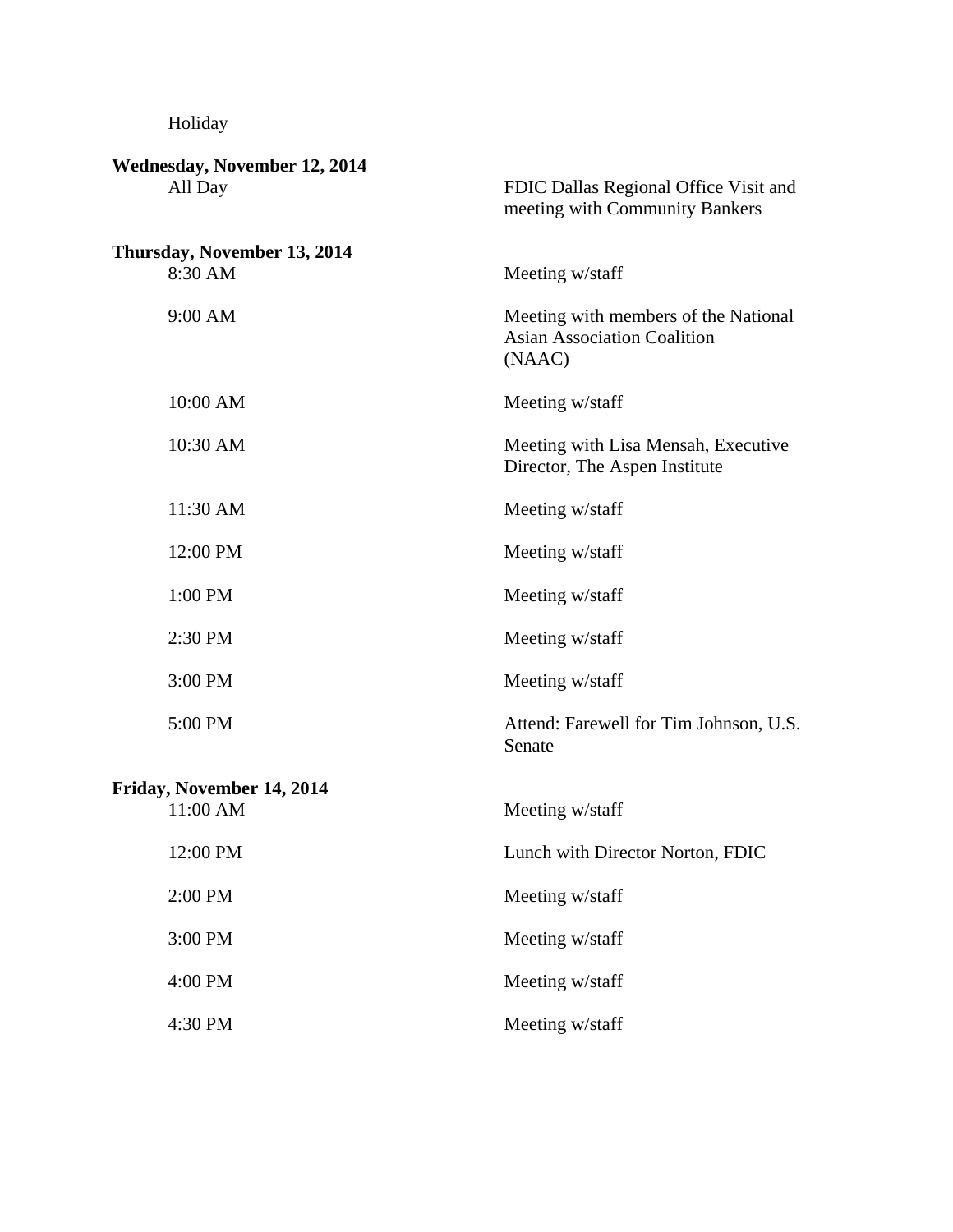| Monday, November 17, 2014<br>8:00 AM    | Breakfast with Jonathan Davidson, Senator<br>Bennet's Office |
|-----------------------------------------|--------------------------------------------------------------|
| 9:00 AM                                 | Meeting w/staff                                              |
| 9:30 AM                                 | Meeting w/staff                                              |
| 10:00 AM                                | Meeting with Vice Chairman Hoenig, FDIC                      |
| 10:30 AM                                | Meeting w/staff                                              |
| 12:00 PM                                | Lunch with Jim Wigand                                        |
| 1:30 PM                                 | Meeting w/staff                                              |
| 2:30 PM                                 | Meeting w/staff                                              |
| 4:30 PM                                 | Meeting with Sean Duffy, U.S.<br>Congressman                 |
| 5:30 PM                                 | Meeting w/staff                                              |
| Tuesday, November 18, 2014<br>10:00 AM  | FDIC Board of Directors Meeting                              |
| 12:00 PM                                | Lunch with Director Cordray, CFPB                            |
| 1:30 PM                                 | Meeting w/staff                                              |
| 2:30 PM                                 | Meeting w/staff                                              |
| 3:00 PM                                 | Meeting with Vice Chairman Hoenig, FDIC                      |
| 4:00 PM                                 | Meeting w/staff                                              |
| 4:30 PM                                 | Meeting w/staff                                              |
| 5:00 PM                                 | Meeting w/staff                                              |
| Wednesday, November 19, 2014<br>9:00 AM | Meeting with Bob Corker, U.S. Senator                        |
| 10:00 AM                                | Meeting w/staff                                              |
| 10:30 AM                                | Meeting w/staff                                              |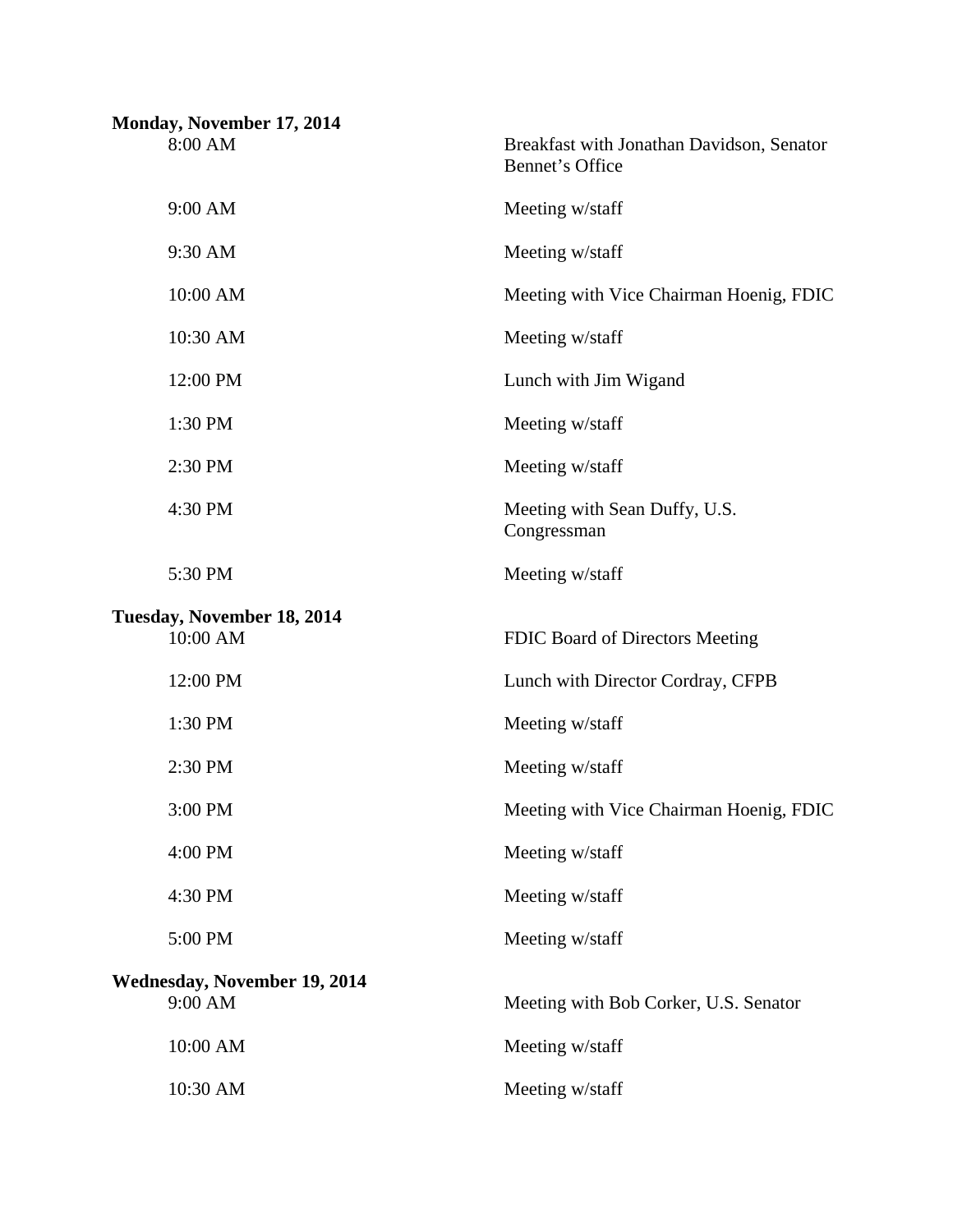| 11:30 AM                                 | Meeting w/staff                                                                                                                                                                |
|------------------------------------------|--------------------------------------------------------------------------------------------------------------------------------------------------------------------------------|
| 12:30 PM                                 | Meeting with Jukka Vesala, Director<br>General, Julian Ebner, Supervisor, Georges<br>Pineau, ECB Representative in Washington<br>DC, Members of European Central Bank<br>(ECB) |
| 1:30 PM                                  | Meeting w/staff                                                                                                                                                                |
| 2:00 PM                                  | Meeting with Helmutt Ettl and Kalus<br>Kumpfmueller, Members of the Austrian<br>Financial Market Authority Executive Board                                                     |
| 3:00 PM                                  | Meeting w/staff                                                                                                                                                                |
| 4:30 PM                                  | Meeting w/staff                                                                                                                                                                |
| 5:30 PM                                  | Attend: FDIC Advisory Committee on<br><b>Community Banks Reception</b>                                                                                                         |
| Thursday, November 20, 2014<br>$9:00$ AM | Attend: FDIC Advisory Committee on<br><b>Community Banking Meeting</b>                                                                                                         |
| 3:30 PM                                  | Meeting w/staff                                                                                                                                                                |
| 4:30 PM                                  | Meeting w/staff                                                                                                                                                                |
| 5:00 PM                                  | Meeting w/staff                                                                                                                                                                |
| Friday, November 21, 2014<br>9:00 AM     | Meeting w/staff                                                                                                                                                                |
| 10:00 AM                                 | Meeting w/staff                                                                                                                                                                |
| 11:00 AM                                 | Meeting w/staff                                                                                                                                                                |
| 12:00 PM                                 | Meeting w/staff                                                                                                                                                                |
| 1:00 PM                                  | Meeting w/staff                                                                                                                                                                |
| 2:00 PM                                  | Meeting with Director Norton, FDIC                                                                                                                                             |
| 3:00 PM                                  | Meeting w/staff                                                                                                                                                                |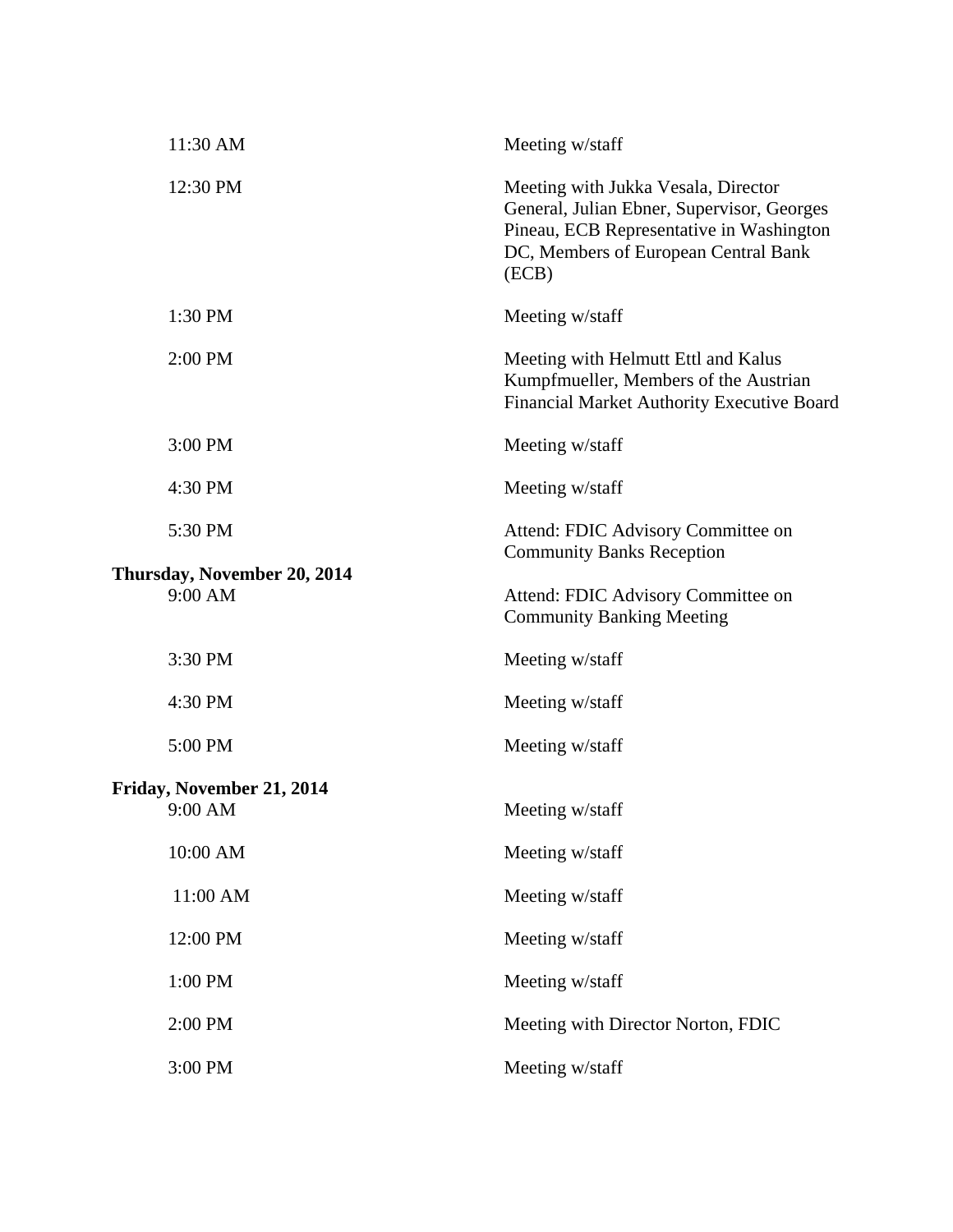| 4:00 PM                               | Meeting w/staff                                                                                                    |
|---------------------------------------|--------------------------------------------------------------------------------------------------------------------|
| 5:00 PM                               | Meeting w/staff                                                                                                    |
| Monday, November 24, 2014<br>8:00 AM  | Breakfast with Mike Calhoun, President of<br>the Center for Responsible Lending, Center<br>for Community Self Help |
| 9:15 AM                               | Meeting w/staff                                                                                                    |
| 11:00 AM                              | Meeting w/staff                                                                                                    |
| 12:00 PM                              | Lunch with Vice Chairman Hoenig, FDIC                                                                              |
| 1:00 PM                               | Meeting w/staff                                                                                                    |
| 2:00 PM                               | Meeting w/staff                                                                                                    |
| 3:00 PM                               | Meeting w/staff                                                                                                    |
| 4:00 PM                               | Meeting w/staff                                                                                                    |
| 5:00 PM                               | Meeting w/staff                                                                                                    |
| 5:30 PM                               | Meeting w/staff                                                                                                    |
| Tuesday, November 25, 2014<br>8:30 AM | Meeting w/staff                                                                                                    |
| 10:00 AM                              | Meeting w/staff                                                                                                    |
| 11:00 AM                              | Meeting w/staff                                                                                                    |
| 12:00 PM                              | Lunch with Lael Brainard, Governor, FRB                                                                            |
| 2:00 PM                               | Meeting w/staff                                                                                                    |
| 2:30 PM                               | Meeting w/staff                                                                                                    |
| 3:00 PM                               | Meeting w/staff                                                                                                    |
| 3:30 PM                               | Meeting w/staff                                                                                                    |
| 4:30 PM                               | Meeting w/staff                                                                                                    |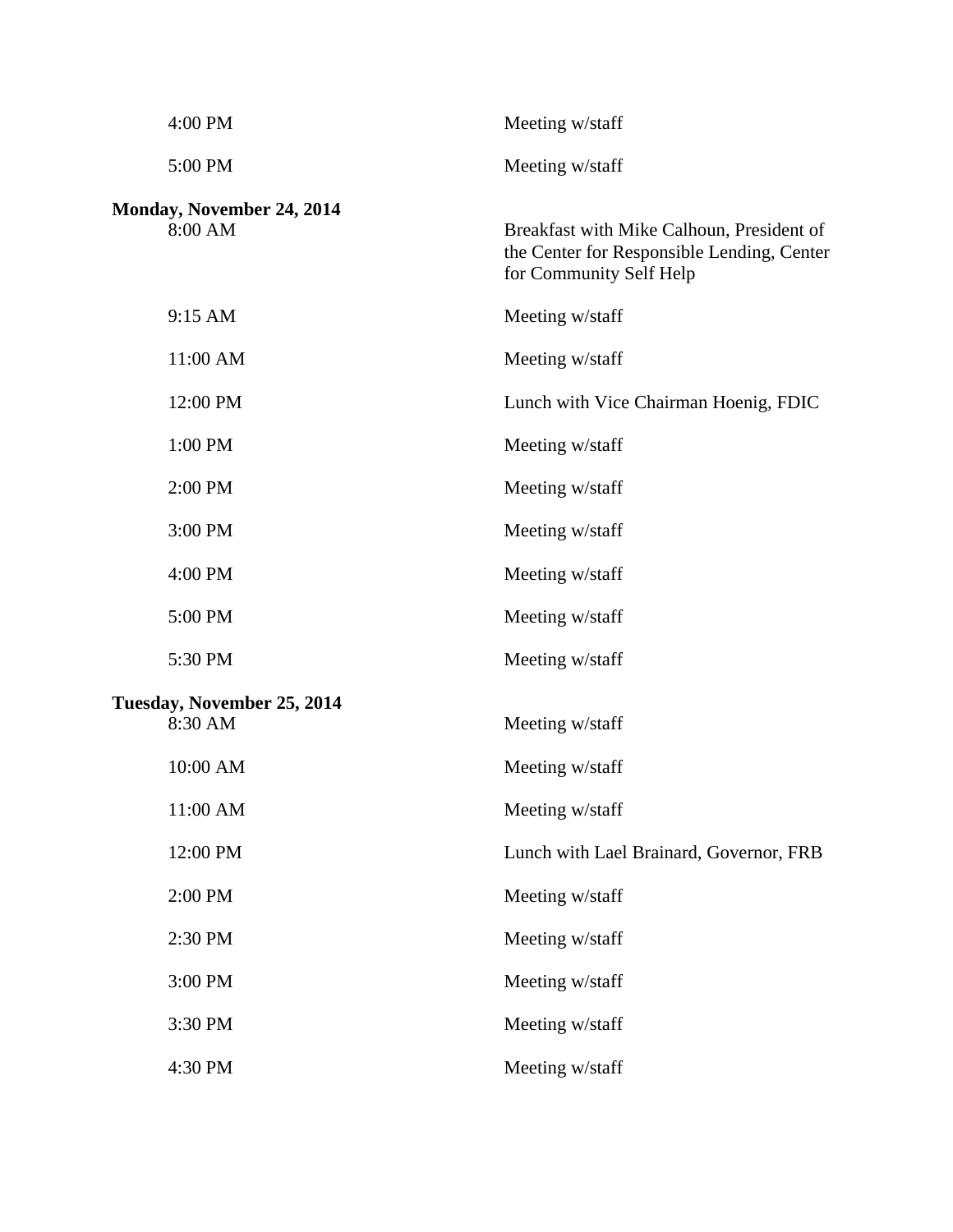| 5:00 PM                      | Meeting w/staff                  |
|------------------------------|----------------------------------|
| 6:00 PM                      | Meeting w/staff                  |
| Wednesday, November 26, 2014 |                                  |
| 9:00 AM                      | Meeting w/staff                  |
| 9:30 AM                      | Meeting w/staff                  |
| 10:00 AM                     | Meeting w/staff                  |
| 10:30 AM                     | Meeting w/staff                  |
| 11:00 AM                     | Meeting w/staff                  |
| 12:00 PM                     | Lunch with Governor Tarullo, FRB |
| 1:30 PM                      | Meeting w/staff                  |
| 2:00 PM                      | Meeting w/staff                  |
| 2:30 PM                      | Meeting w/staff                  |
| 3:30 PM                      | Meeting w/staff                  |
| Thursday, November 27, 2014  |                                  |
| All Day                      | Thanksgiving holiday             |
| Friday, November 28, 2014    |                                  |
| All Day                      | <b>Annual Leave</b>              |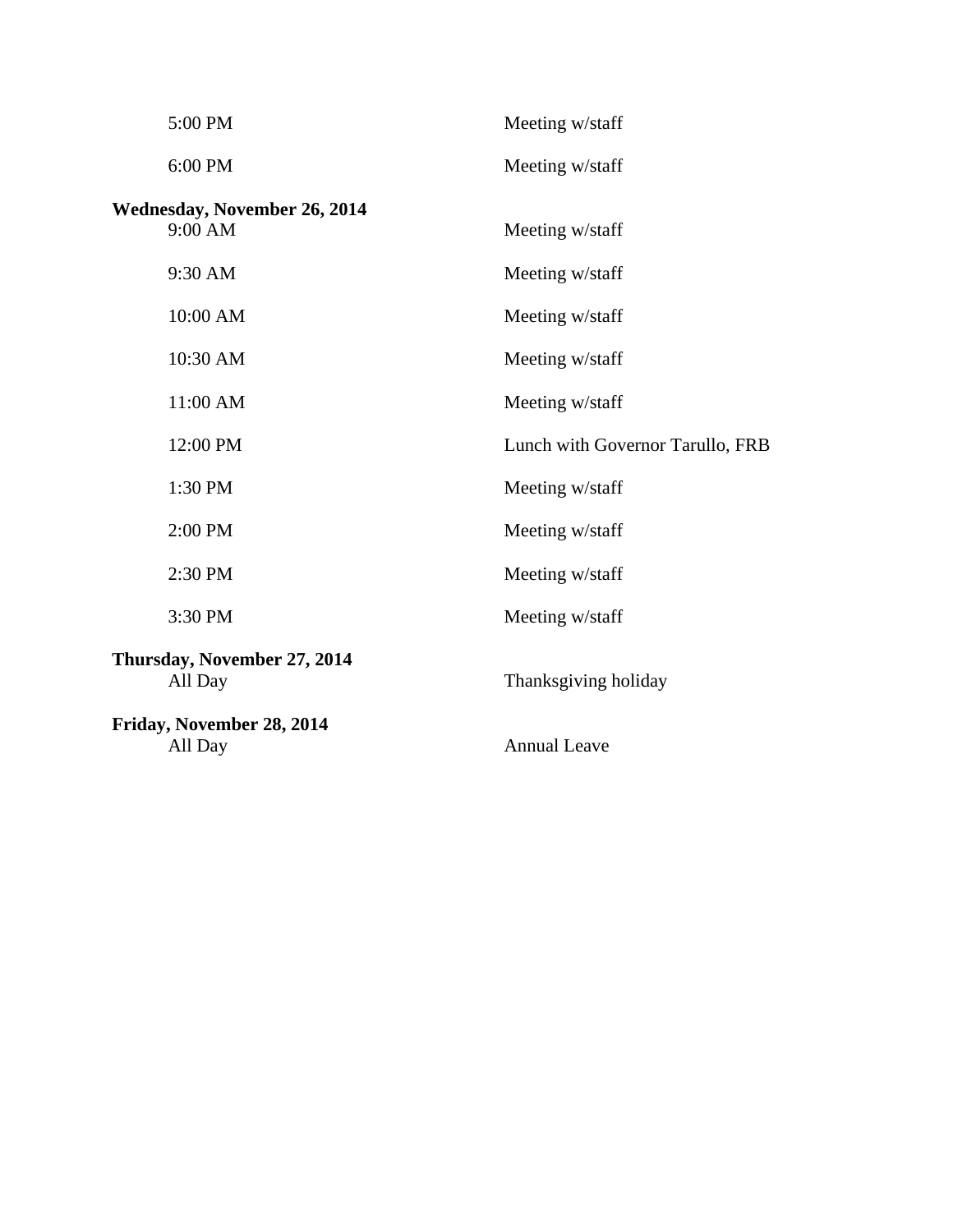#### **Chairman's Schedule December 2014**

| Monday, December 1, 2014<br>All Day              | FDIC San Francisco Regional Office Visit<br>and Community Bankers Meeting |
|--------------------------------------------------|---------------------------------------------------------------------------|
| Tuesday, December 2, 2014<br>All Day             | Attend: Los Angeles EGRPRA Meeting                                        |
| <b>Wednesday, December 3, 2014</b><br>$11:15$ AM | Meeting w/staff                                                           |
| 12:30 PM                                         | Meeting w/staff                                                           |
| 1:30 PM                                          | Meeting with Director Norton, FDIC                                        |
| 3:30 PM                                          | Meeting w/staff                                                           |
| 5:30 PM                                          | Meeting w/staff                                                           |
| 6:00 PM                                          | Meeting w/staff                                                           |
| Thursday, December 4, 2014<br>7:30 AM            | Breakfast with Sheila Bair, Senior Advisor,<br>The Pew Charitable Trusts  |
| 10:00AM                                          | Attend: FFIEC Council Meeting, OCC                                        |
| 12:30 PM                                         | Remarks: Federal Advisory Council<br>meeting, Washington, D.C.            |
| 2:15 PM                                          | Meeting with Vice Chairman Hoenig, FDIC                                   |
| 3:30 PM                                          | Meeting w/staff                                                           |
| 4:00 PM                                          | Meeting w/staff                                                           |
| 5:30 PM                                          | Meeting w/staff                                                           |
| Friday, December 5, 2014<br>8:00 AM              | Breakfast with Chuck Bowsher, Former U.S.<br><b>Comptroller General</b>   |
| 9:30 AM                                          | Meeting w/staff                                                           |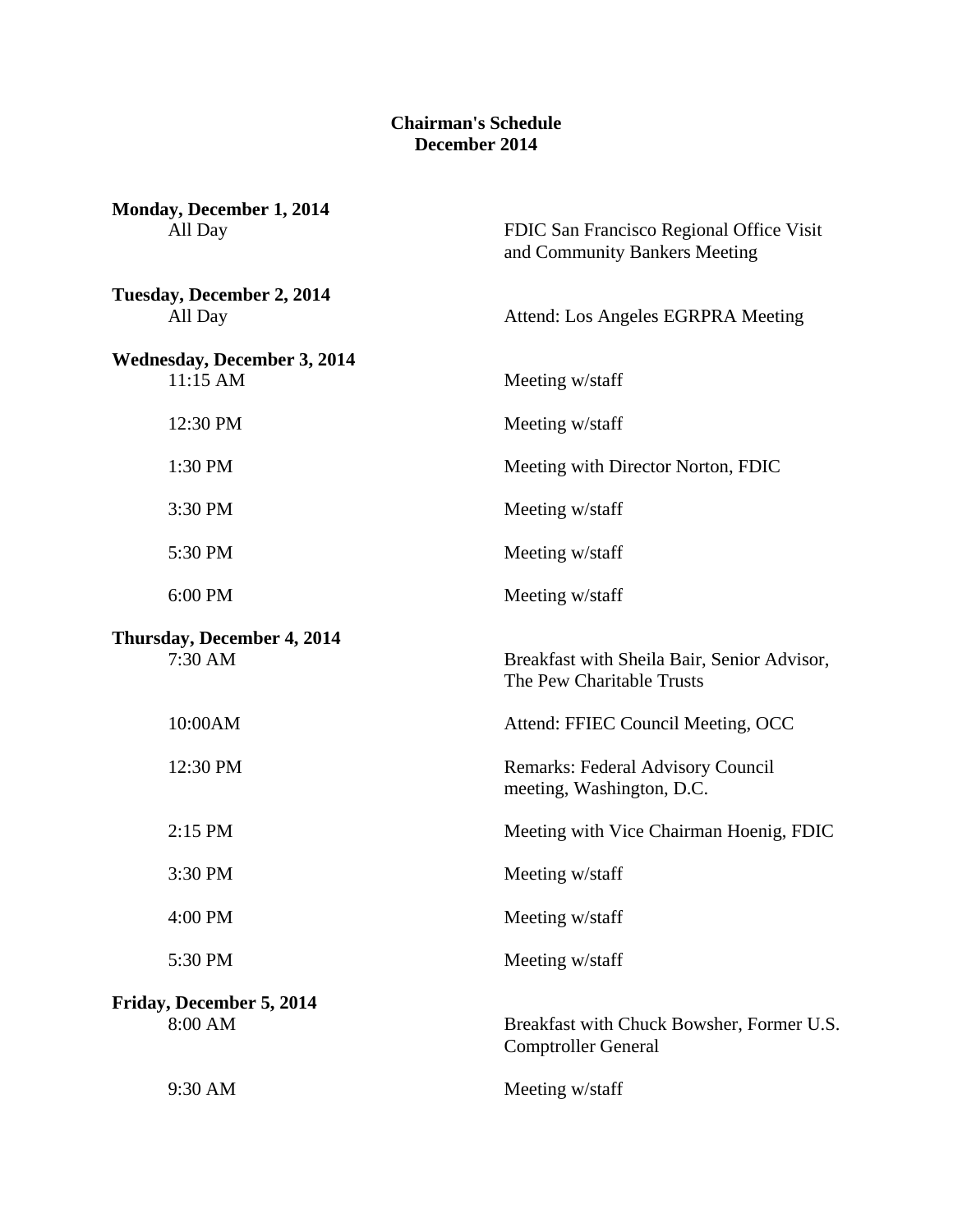| 10:30 AM                                   | Meeting w/staff                                                                          |
|--------------------------------------------|------------------------------------------------------------------------------------------|
| 11:00 AM                                   | Meeting w/staff                                                                          |
| 1:30 PM                                    | Meeting with Greg Dean, Chief Counsel,<br>Senate Banking, Housing and Urban<br>Committee |
| 2:00 PM                                    | Meeting w/staff                                                                          |
| 2:30 PM                                    | Meeting w/staff                                                                          |
| 3:30 PM                                    | Meeting w/staff                                                                          |
| 4:00 PM                                    | Meeting w/staff                                                                          |
| 4:30 PM                                    | Meeting w/staff                                                                          |
| 5:30 PM                                    | Meeting w/staff                                                                          |
| <b>Monday, December 8, 2014</b><br>9:00 AM | Meeting w/staff                                                                          |
| 10:30 AM                                   | Meeting w/staff                                                                          |
| 2:00 PM                                    | Attend: 2014 FBIIC Senior Leaders Principals<br>Meeting, U.S. Department of the Treasury |
| 4:15 PM                                    | Meeting w/staff                                                                          |
| 5:00 PM                                    | Meeting with Bill Isaac, Former Chairman,<br><b>FDIC</b>                                 |
| Tuesday, December 9, 2014<br>8:30 AM       | Meeting w/staff                                                                          |
| 10:00 AM                                   | Meeting with Blaine Leutkemeyer, U.S.<br>Congressman                                     |
| 11:00 AM                                   | Meeting w/staff                                                                          |
| 12:00 PM                                   | Lunch with Mike Bradfield and Paul<br>Volcker                                            |
| 2:00 PM                                    | Meeting with Director Norton, FDIC                                                       |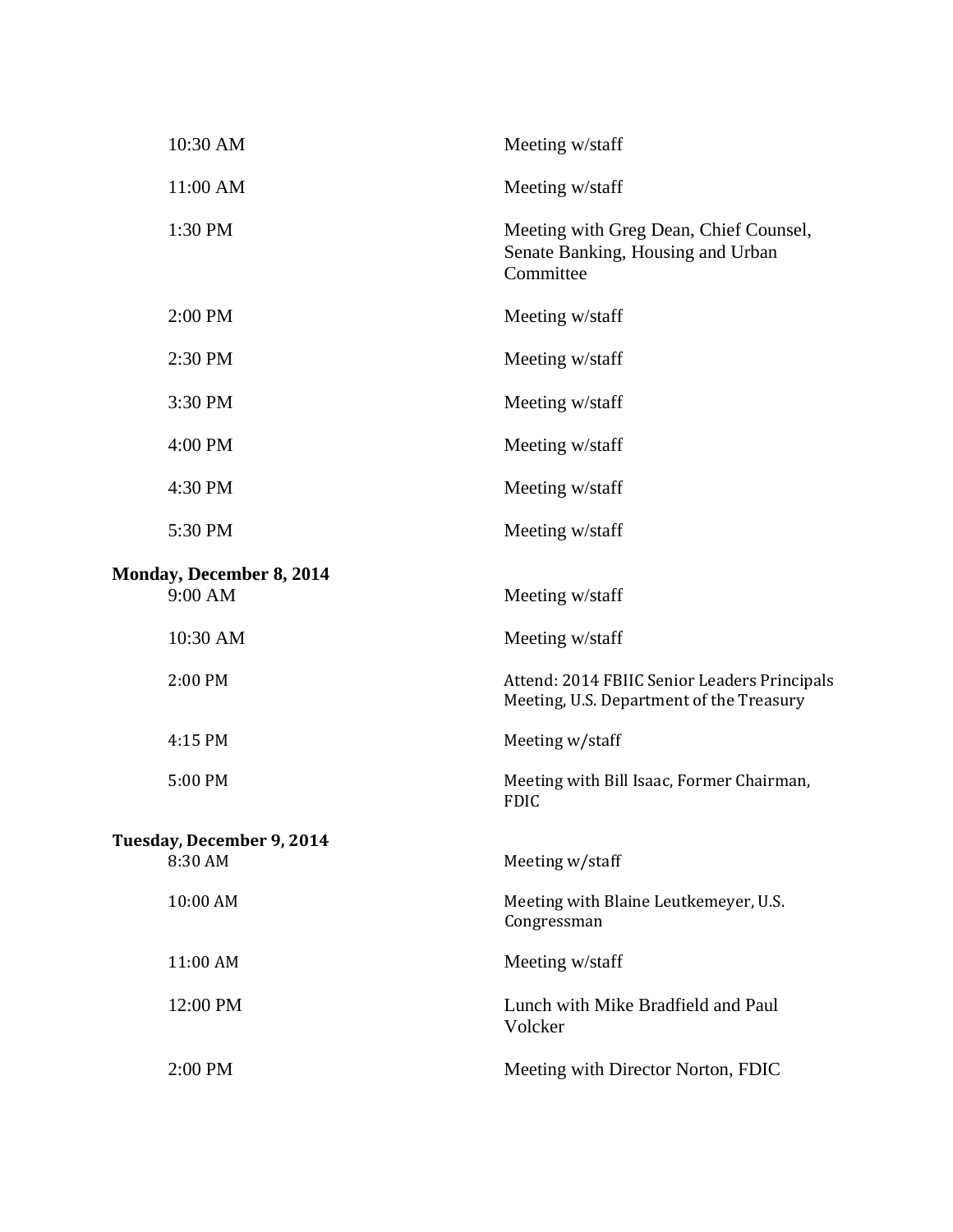| 3:00 PM                                        | Meeting w/staff                                                                                                                                        |
|------------------------------------------------|--------------------------------------------------------------------------------------------------------------------------------------------------------|
| 6:00 PM                                        | Meeting w/staff                                                                                                                                        |
| <b>Wednesday, December 10, 2014</b><br>8:00 AM | Meeting with Vice Chairman Hoenig, FDIC                                                                                                                |
| 8:30 AM                                        | Attend: FDIC Advisory Committee on<br><b>Systemic Resolution Meeting</b>                                                                               |
| 4:00 PM                                        | Meeting w/staff                                                                                                                                        |
| 5:00 PM                                        | Meeting w/staff                                                                                                                                        |
| 5:30 PM                                        | Meeting w/staff                                                                                                                                        |
| 6:00 PM                                        | Meeting w/staff                                                                                                                                        |
| Thursday, December 11, 2014<br>All Day         | Travel to London, England                                                                                                                              |
| Friday, December 12, 2014<br>10:30 AM          | Meeting with Sir Jon Cunliffe, Deputy<br>Governor for Financial Stability, and<br>Andrew Gracie, Executive Director for<br>Resolution, Bank of England |
| 4:20 PM                                        | Depart London England to Washington<br><b>Dulles</b>                                                                                                   |
| Monday, December 15, 2014<br>8:30 AM           | Meeting w/staff                                                                                                                                        |
| 12:00 PM                                       | Meeting w/staff                                                                                                                                        |
| 1:30 PM                                        | Meeting w/staff                                                                                                                                        |
| 2:30 PM                                        | Meeting w/staff                                                                                                                                        |
| 4:00 PM                                        | Meeting with Secretary Lew, U.S. Treasury                                                                                                              |
| 5:00 PM                                        | Meeting w/staff                                                                                                                                        |
| 6:00 PM                                        | Meeting w/staff                                                                                                                                        |
|                                                |                                                                                                                                                        |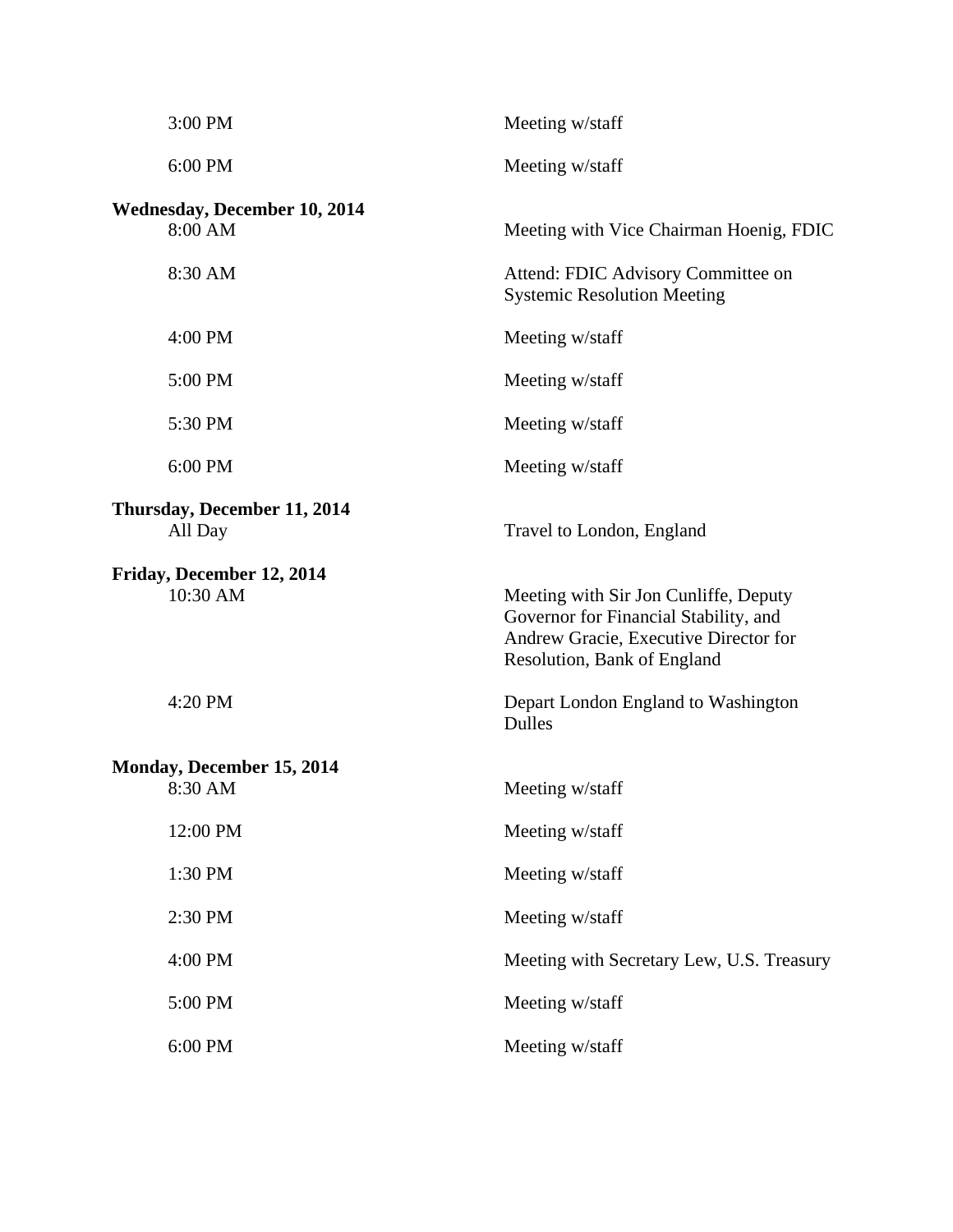| Tuesday, December 16, 2014<br>10:00 AM         | FDIC Board of Directors Meeting                                                                                             |
|------------------------------------------------|-----------------------------------------------------------------------------------------------------------------------------|
| 12:00 PM                                       | Lunch with Director Cordray, CFPB                                                                                           |
| 1:00 PM                                        | Meeting w/staff                                                                                                             |
| 2:00 PM                                        | Meeting w/staff                                                                                                             |
| 2:30 PM                                        | Meeting w/staff                                                                                                             |
| 3:00 PM                                        | Meeting w/staff                                                                                                             |
| 4:15 PM                                        | Meeting with Mark Warner, U.S. Senator                                                                                      |
| 5:30 PM                                        | Meeting w/staff                                                                                                             |
| <b>Wednesday, December 17, 2014</b><br>8:00 AM | Breakfast with Roy Woodall, Independent<br>Member with Insurance Expertise, Financial<br><b>Stability Oversight Council</b> |
| 11:00 AM                                       | Meeting w/staff                                                                                                             |
| 12:00 PM                                       | Attend: FDIC Holiday Celebration                                                                                            |
| 2:00 PM                                        | Meeting w/staff                                                                                                             |
| 2:30 PM                                        | Meeting w/staff                                                                                                             |
| 4:30 PM                                        | Meeting w/staff                                                                                                             |
| 5:00 PM                                        | Meeting w/staff                                                                                                             |
| 6:00 PM                                        | Meeting w/staff                                                                                                             |
| Thursday, December 18, 2014<br>10:00 AM        | <b>Financial Stability Oversight Council</b><br>Meeting, U.S. Department of the Treasury                                    |
| 2:00 PM                                        | Meeting w/staff                                                                                                             |
| 3:00 PM                                        | Meeting w/staff                                                                                                             |
| 3:30 PM                                        | Meeting w/staff                                                                                                             |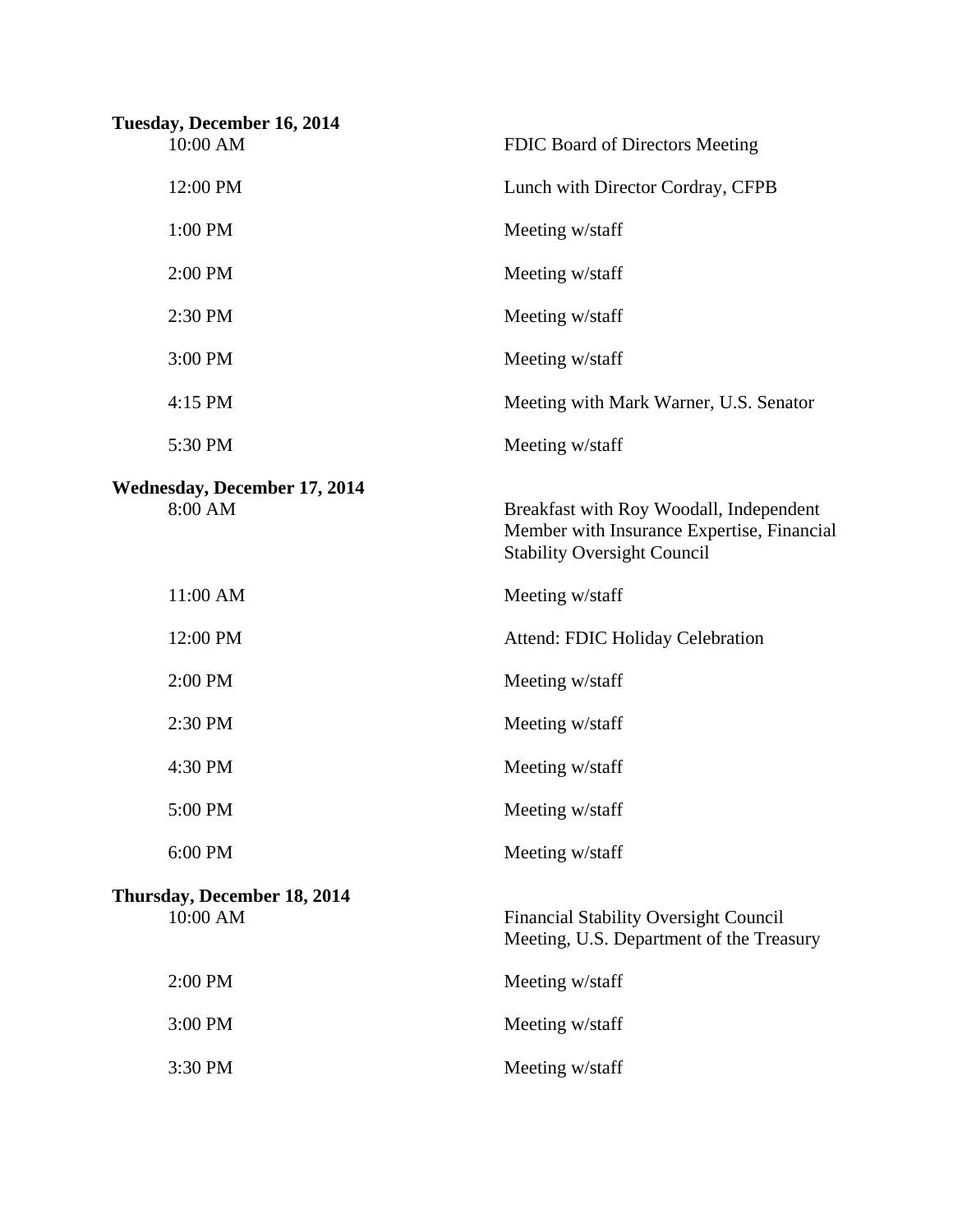| 5:00 PM                               | Meeting w/staff                    |
|---------------------------------------|------------------------------------|
| 5:30 PM                               | Meeting w/staff                    |
| 6:00 PM                               | Meeting w/staff                    |
| Friday, December 19, 2014             |                                    |
| 9:30 AM                               | Meeting w/staff                    |
| 10:00 AM                              | Meeting w/staff                    |
| 11:00 AM                              | Meeting with Director Norton, FDIC |
| 12:30 PM                              | Meeting w/staff                    |
| 1:00 PM                               | Meeting w/staff                    |
| 2:30 PM                               | Meeting w/staff                    |
| 3:00 PM                               | Meeting w/staff                    |
| 3:30 PM                               | Meeting w/staff                    |
| Monday, December 22, 2014             |                                    |
| 11:00 AM                              |                                    |
|                                       | Meeting w/staff                    |
| 11:30 AM                              | Meeting w/staff                    |
| 12:00 PM                              | Lunch with staff                   |
| 1:30 PM                               | Meeting w/staff                    |
| 4:30 PM                               | Meeting w/staff                    |
|                                       |                                    |
| Tuesday, December 23, 2014<br>8:00 AM | Breakfast with Jim Wigand          |
| 9:30 AM                               | Meeting w/staff                    |
| 10:30 AM                              | Meeting w/staff                    |
| 11:00 AM                              | Meeting w/staff                    |
| 12:00 PM                              | Meeting w/staff                    |